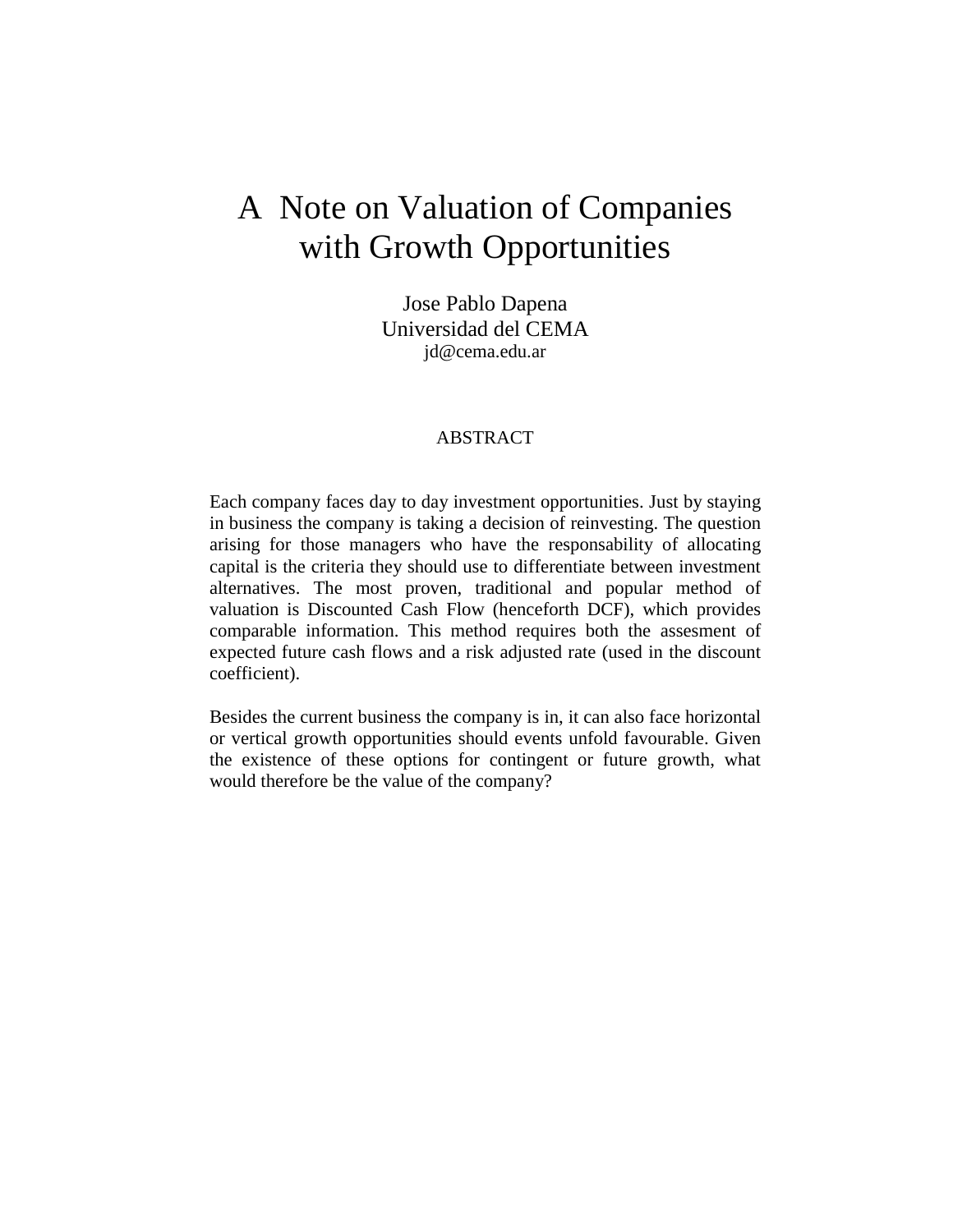# **I Introduction**

#### **I.1 Flexibility on decisions**

Allocating resources in a company does not imply a rigid plan of activities, but a set of decisions conditional upon new information arriving, so decisions are sequencial and cannot be fully planned in advance. This means decisions are taken as uncertainty unfolds, at the right moment. The manager has some times the flexibility to delay taking some decisiones until he obtains more information. As long as this flexibility does not cause a loss to the company, it has a positive value. These decisions the manager faces when allocating resources can be grouped into the following broad categories

- Growth decisions
- Contraction or even abandonment decisions
- Delay decisions

In all cases the company faces options that can be exercised only if events turn out to be favourable<sup>1</sup>. This reflects the right (not the obligation) the management team has. This flexibility (or the options it implies) has value, is non trivial for the value of the company. For example, two companies identic in everything but with a particular customer portfolio each, which allows one company to corss sell more products or services should market conditiones turn favourable, cannot be worth the same.

On this paper I shall focus the analysis on growth options, its structure and valuation.

 $\overline{a}$ 

 $1$  Otherwise the company can let the option expire and not exercise it.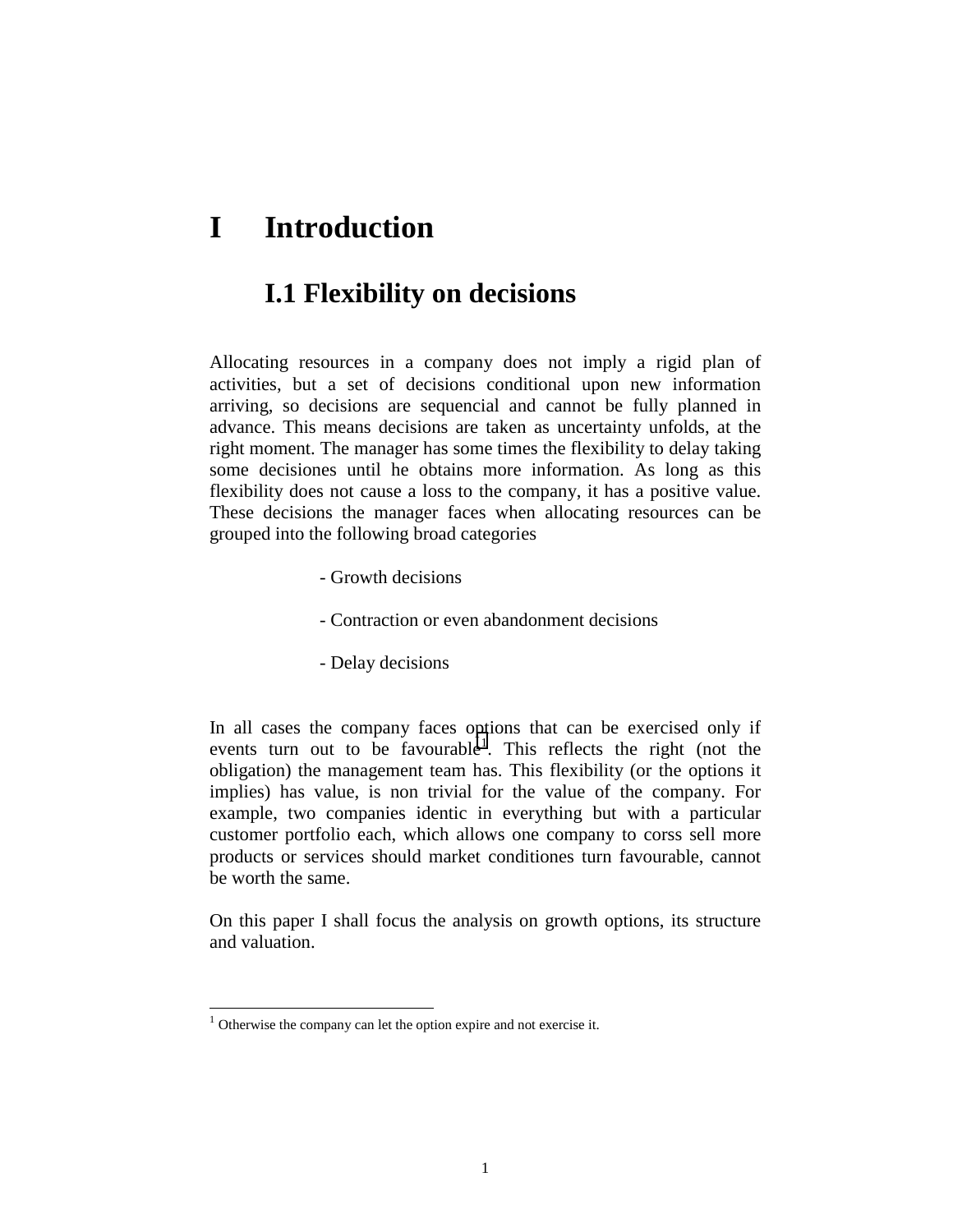## **I.2 Assumptions**

The following assumptions will be made to make the world more tractable:

- The typical investor is risk averse,
- Capital markets are complete
- The information set is the same for all investors (information is symmetric).
- Growth options embedded in projects take the form of the european derivatives, where early exercise is not allowed,
- The rik free rate is non stochastic and given,
- The value of the business in each state of the nature is known,
- There is an appropriate way of obtaining the risk adjusted rate of return reflecting properly risk preferences of the investors,
- The probabilities of each state of the nature are known.
- Finally, in a binomial world when moving the value of probabilities, volatility changes. We shall ignore this effect on the risk adjusted rate of return.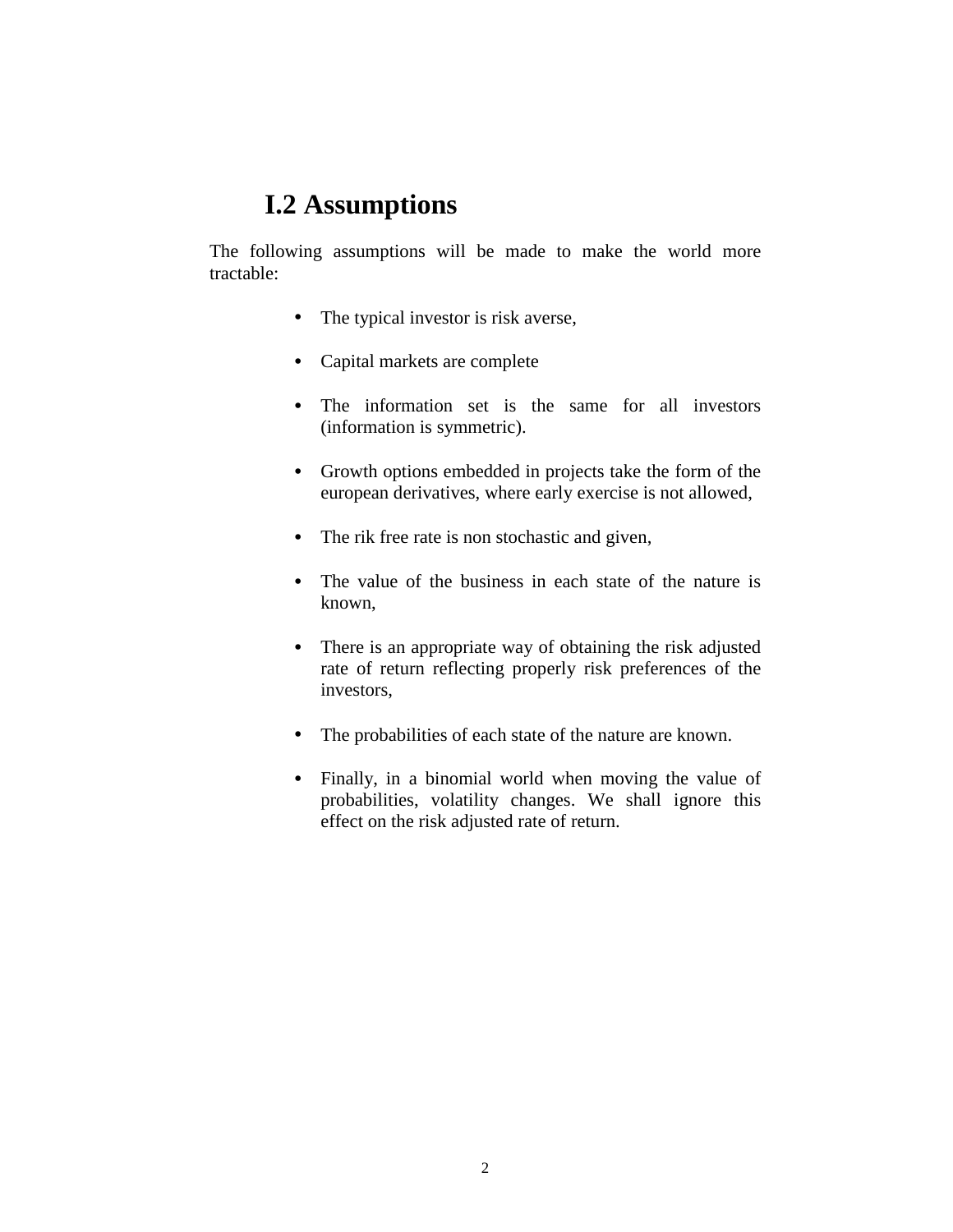# **II Valuation Techniques II.1 The traditional methodology**

This method accounts for the calculation of the expected value of future cash flows, discounting them using a risk adjusted discount rate<sup>2</sup>, intended to show the preferences towards risk of the average investor. In terms of a discrete distribution of probabilities, the present value of a one period project can be shown to be

$$
V_{t} = \sum \frac{\sum p_{i,t+1} * V_{i,t+1}}{(1+k)^{t+1}}
$$

where  $V_{i,t+1}$  represents the possible values the project can undertake in each state of the nature i,

pi accounts for the likelihood of each state of the nature

k is the equilibrium risk adjusted rate of return.

l

$$
E(R_i)=r_f+b_i* (E(R_m))-r_f\})
$$

 $2^2$  To the purpose of obtaining the appropiate rate, a standard Capital Asset Pricing Model (CAPM) of the form

can be used, where the left hand side represents the expected return the project has to earn, and the right hand side accounts for two terms, rf for the risk free rate, and a risk premia. The coefficient b reflects the degree of covariance between the return of an asset in a similar risk class and the market (well diversified portfolio) rate of return. According to the model, in equilibrium the investor pays only for the risk he cannot diversify by himself.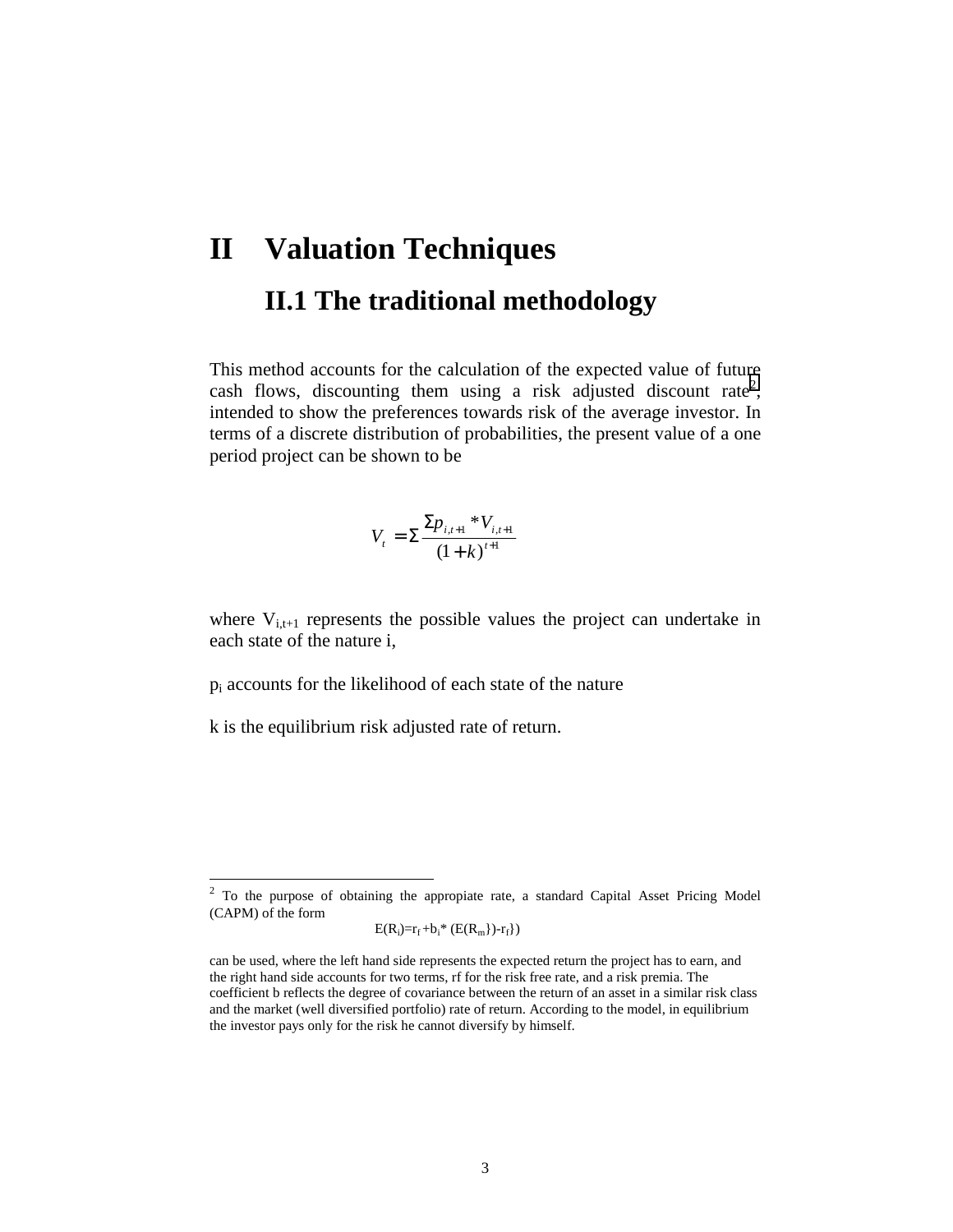#### **II.2 Contingent claim analysis**

Alternatively, in a complete capital market an investor can pay a price  $\pi_i$ at time t to obtain a pure asset which pays at t+1 a dollar should state i of the nature happens and zero otherwise. Investors wanting to ensure one dollar in every state of the nature will have to buy a complete set of pure assets paying for it the sum of the prices of each pure asset  $(\Sigma \pi_i)$ . The portfolio thus obtained will have the property of being riskless (the payoff of such a portfolio is the same regardless of the state of the nature), hence in equilibrium and to rule out arbitrage opportunities, the return of such a portfolio has to be equal to the risk free return. Lets call r to the risk free rate, thus

$$
\Sigma\pi_i=1/(1{+}r)
$$

Therefore, in equilibrium an asset that pays  $V_i$  dollars in the state of the nature i and zero otherwise has to be worth  $\pi_i V_i$ .

It follows that at t+1 an asset with payoffs of  $V_i$  in each state of the nature i is worth

$$
V_t\!\!=\!\!\Sigma\pi_i\;V_{i,t+1}\;at\;t
$$

Working on this formula, multiplying and dividing by  $\Sigma \pi_i$  and redistributing, we obtain

$$
\mathbf{Vt} = \Sigma \pi_i V_{i,i+1} \frac{\Sigma \pi_i}{\Sigma \pi_i} = \Sigma \frac{\pi_i}{\Sigma \pi_i} * V_{i,i+1} * \Sigma \pi_i
$$

and making

$$
\tilde{p}_i = \frac{\pi_i}{\Sigma \pi_i}
$$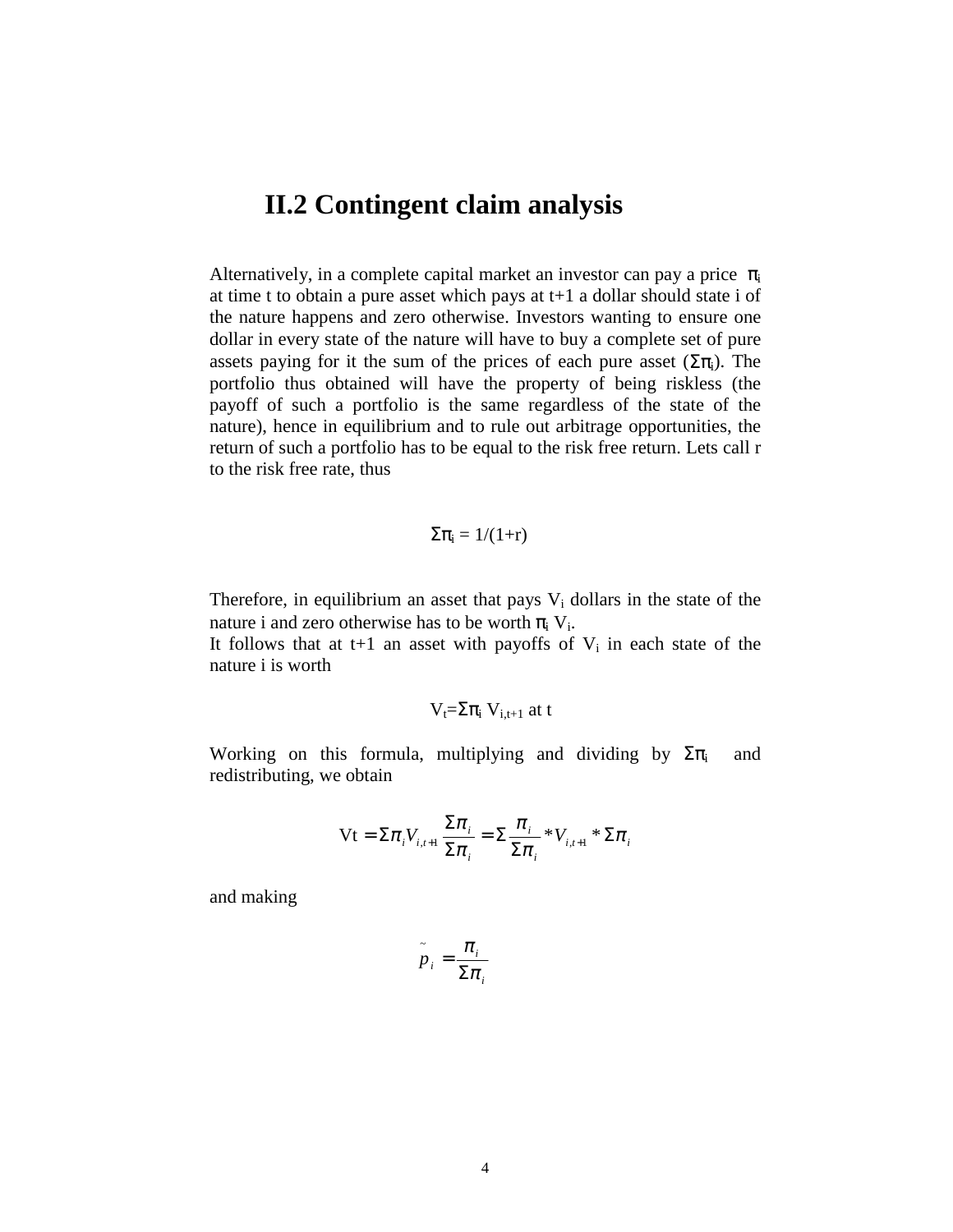and

$$
\Sigma \pi_i = \frac{1}{(1+r)}
$$

we have that the value of a such a project V is shown to be:

$$
V_{t} = \sum_{i=1}^{n} \sum_{i=1}^{n} V_{i,t+1} \cdot \frac{1}{(1+r)}
$$

In other words, the value is the expected value of the payoffs using a syntethic probability distribution, discounted at the risk free rate. It can be easily seen that this new probability distribution satisfies all the requirements of any probability distribution (non negative values, the sum of all at a certain time adding up to one, etc). We have valued the project using the risk free rate in the discount factor, just as if the investor was risk neutral. Nevertheless, the value of the project  $V_t$  obtained is the same under the two alternatives.

# **III Growth Option**

#### **III.1 Growth decisions**

Growth decisions that a manager can face are:

- expand business vertically (buy out or set up business within the value chain)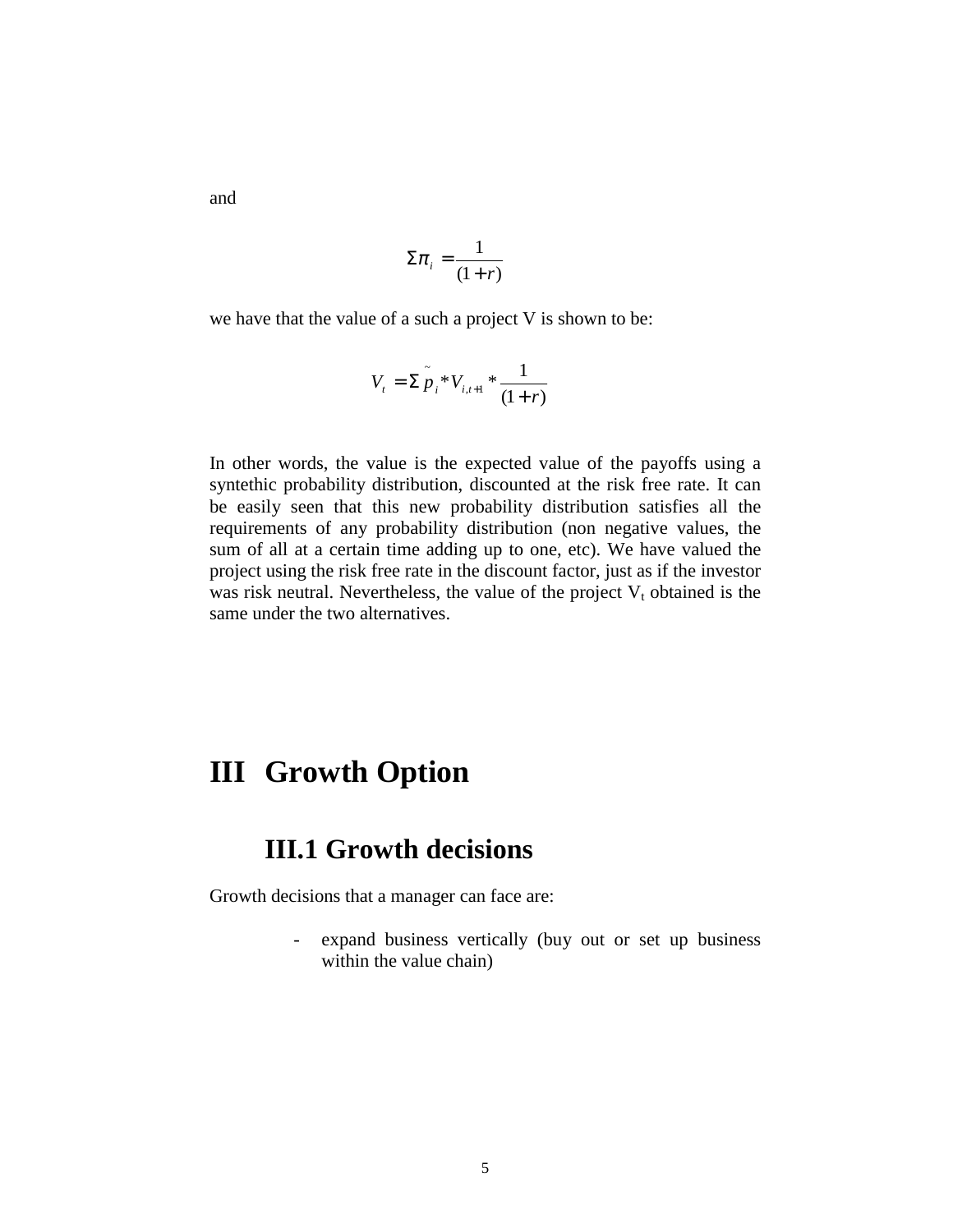- expand business horizontally (buy out or set up business not directly related with the value chain)
- expand the business (gain market share)

A company can face a project which allows, in case events turn out to be good and circumstances are appropiate, to expand further. Even though this decision is not taken at the outset, the current value of the firm should reflect this option<sup>3</sup>.

Continuing with the valuation structure described above, we assume that in a particular state of the nature  $\mathbf{j}$  at  $\mathbf{t}+1$ , the investor has the opportunity to undertake further investments with expected cash flows of n times the value of the project at this moment  $(nV_{i,t+1})$  by paying a cost K. This means the investor will pay the cost K only if  $nV_{i,t+1} \geq K$ , or  $nV_{i,t+1} - K \geq$  $0<sup>4</sup>$ . If this inequality does not hold, the investor would be paying more than what the asset is worth. It can be seen that the investor would buy the asset (exercise her option to expand) only in those states of the nature where  $V_{t+1}$  is sufficiently high. In formula, the payoff or value of business in each state of the nature becomes

$$
V_{i,t+1}\hspace{-1mm}+\hspace{-1mm} Max(nV_{i,t+1}\hspace{-1mm}-\hspace{-1mm}K,\hspace{-1mm}0)
$$

And the current value of business is thus (we shall label the current value of this asset  $V_{t,A}$ )

$$
V_{t,A} = \frac{\sum p_i * (V_{i,t+1} + \text{Max}(nV_{i,t+1} - K,0))}{1 + k}
$$

The value (as shown before), can also be obtained using the contingent claim analysis or risk neutral valuation. Now we shall label the value obtained by this method  $V_{t,B}$ 

l

<sup>&</sup>lt;sup>3</sup> See Section VII for a detailed analysis

<sup>&</sup>lt;sup>4</sup> We avoid the analysis of agency problems between managers and shareholders.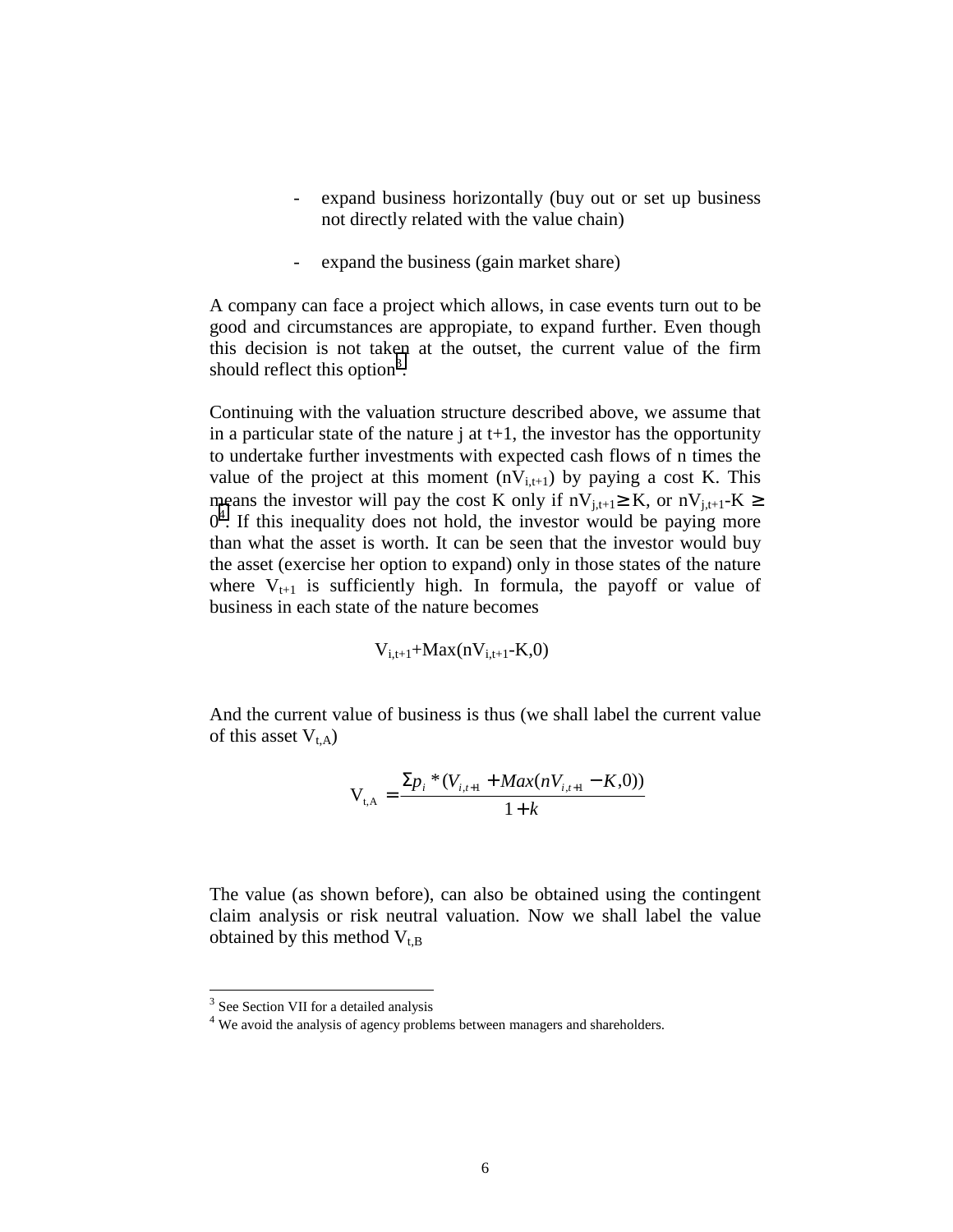$$
V_{t,B} = \frac{\sum_{i=1}^{t} \sum_{i=1}^{t} (V_{i,t+1} + \text{Max}(nV_{i,t+1} - K, 0))}{1 + r}
$$

where syntethic (or risk neutral) probabilities derived previously are used.

It is the objective of this paper to demonstrate that for bussines with growth options embedded (representing flexibility for further expansion), the DCF method overvalues the true value of the option. Should this hypothesis be verified, would mean that for some cases traditional valuation methodology has to be adjusted to reflect the overestimation.

#### **III.2 Two states of the nature, one period model**

Consider the simplest case, where we have two states of the nature at  $t+1$ , and the project value V can adopt two possible values, one for each state i. Assume there exists a risk free asset which pays a return of r. The likelihood of state 1 is given by p, while likelihood of state 2 is the complement 1-p. According to the traditional method of valuation, an asset of such features would be worth

$$
V_{t} = (p_1 * V_{1,t+1} + p_2 * V_{2,t+1}) * \frac{1}{1+k}
$$

where k is a representative risk adjusted rate of return. Consistently with what has been seen above, we can find a syntethic probability  $p^{\dagger}$  based on the values  $V_1$  y  $V_2$ , through which we obtain an expected value of V at t+1. Discounting this expected value by using the risk free rate, the same value  $V_t$  derived by traditional methodology obtains.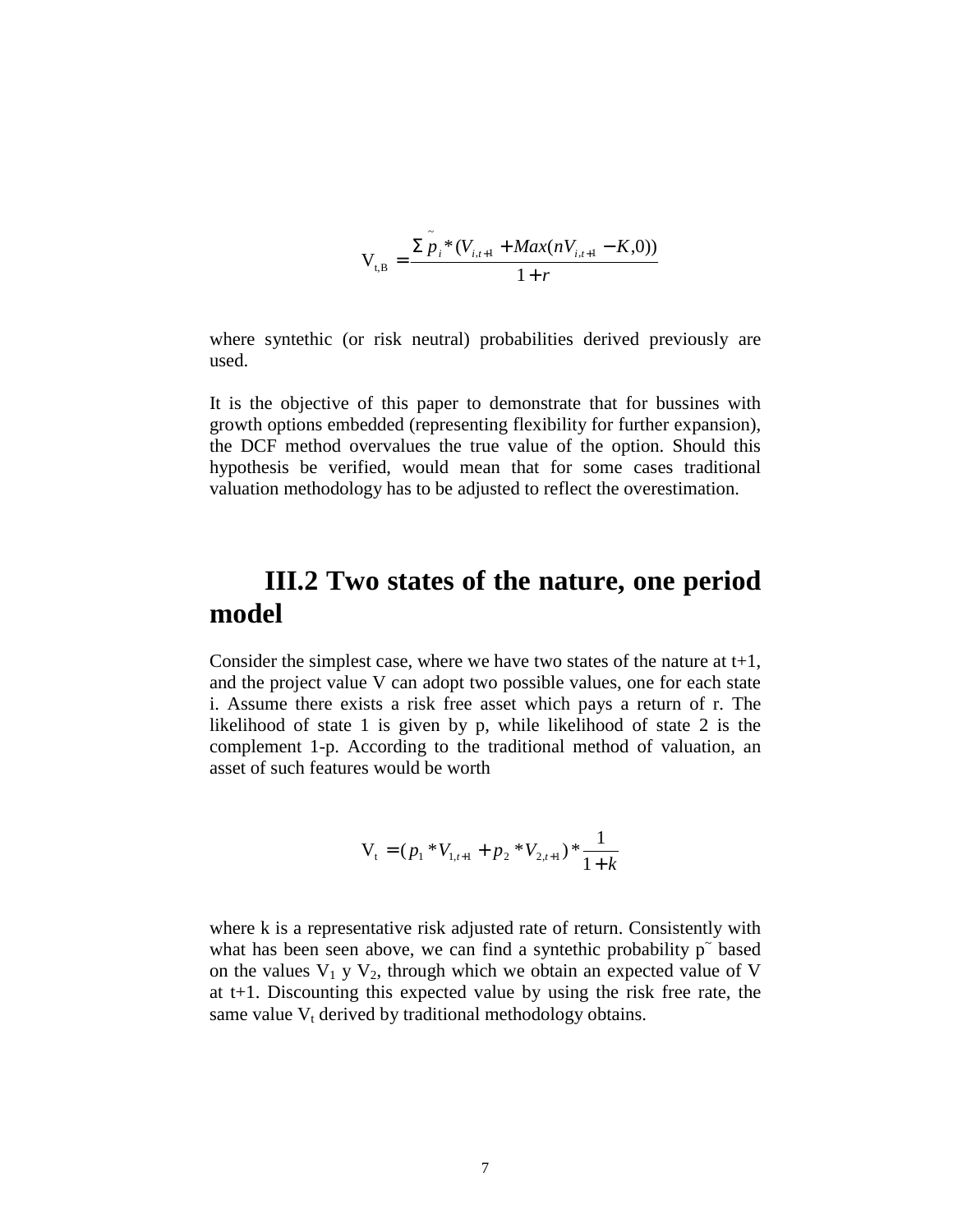This probability distribution based on  $p^{\dagger}$  comes out from setting the return of the asset equal to the risk free return, and changing the density mass of the probability distribution at each point of the possible values V at t+1. The probabilities found this way are consistent with the current or spot value of the asset. Resuming, the changes introduced are;

- take the current value of the asset
- set its return equal to the risk free return
- find the probabilities associated to this new expected value by changing the probability mass at each point of the possible values of V.

In formula

$$
V = \tilde{p}^*V_1 + (1 - \tilde{p})^*V_2 \frac{1}{(1+r)}
$$

rearranging terms

$$
(1+r)^*V = \tilde{p}^*V_1 + (1-\tilde{p})^*V_2
$$

is an equation with one unknown variable, which can be easily solved for

$$
\tilde{p} = \frac{V*(1+r) - V_2}{V_1 - V_2}
$$

and

$$
(1 - \tilde{p}) = \frac{V_1 - (1 + r) * V}{V_1 - V_2}
$$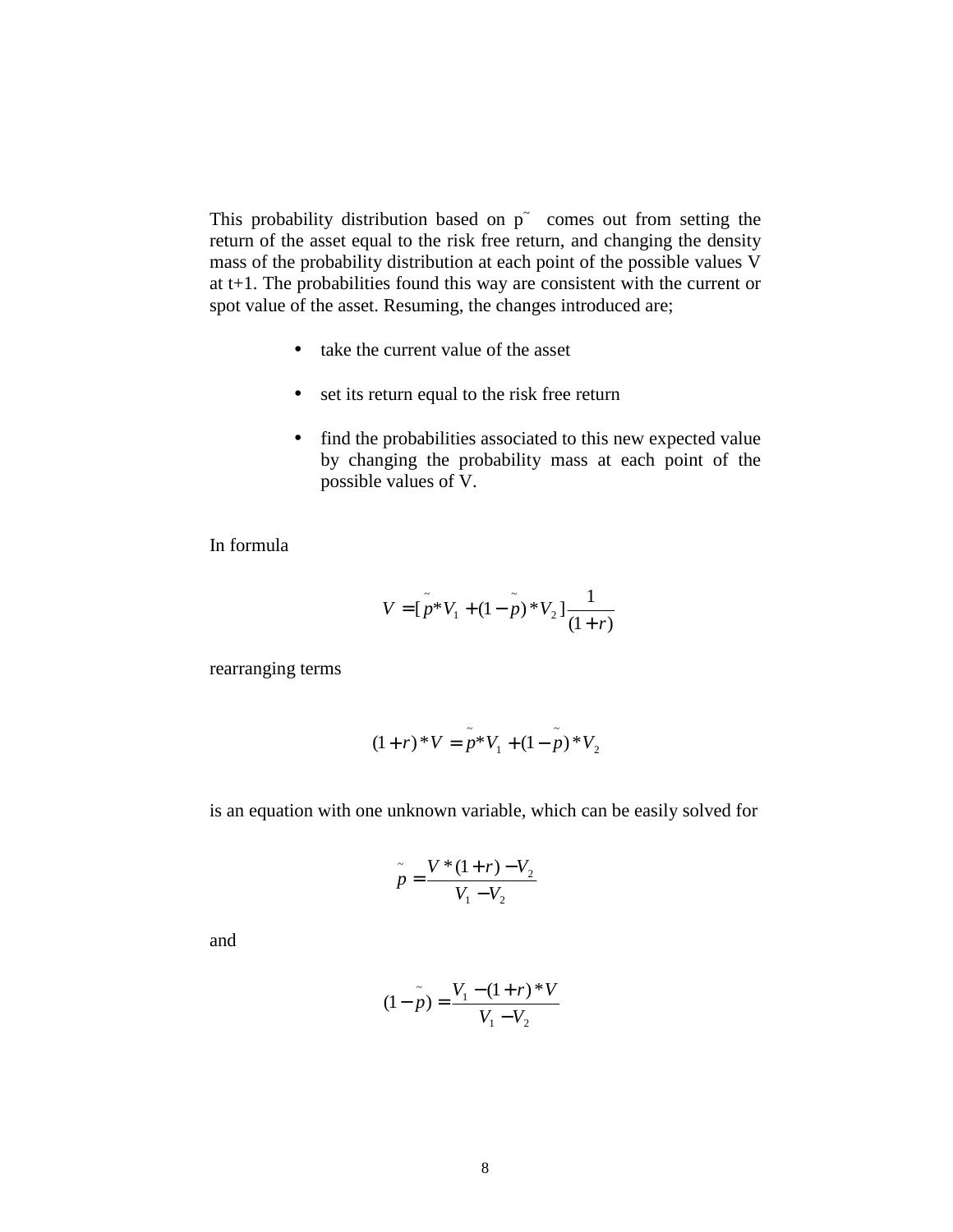Armed with this syntethic probability,  $V_t$  obtains by taking the expected value and discounting it to the risk free rate of return. As it was shown, the value Vt remains the same under the two methodologies, but in the second case the value is obtained as if the investor was neutral to risk.

We capture the random structure of V from the parameters  $V_1$ ,  $V_2$  and (1+r), which in turn are used to obtain the set of syntethic probabilities  $p<sup>2</sup>$ consistent with  $V_t$ .

Now suppose the project has growth options embedded. As it was exampled before, the investor has the right to pay a cost of K to reap n times the value of V at t+1 (we shall assume that in state 1 nV es greater than K, while in state two is smaller, to make the manager exercise his option only in one state of the nature<sup>5</sup>. The asset's payoff becomes

$$
V_{i,t+1}
$$
 + Max(n $V_{i,t+1}$ -K,0) for i=1, 2.

In state 1 we have

$$
V_{1,t+1}
$$
 + $(nV_{1,t+1}-K)$ 

while in state 2 the payoff is

 $V_{2,t+1}$ 

Given that the payoff in state 2 is the same, for the sake of the comparison we can leave it aside and concentrate on the payoff in state 1

Under the traditional method of valuation, the value of the project including the expansion options would be

$$
V_{i,A} = \frac{\sum p_i * (V_{i,i+1} + Max(nV_{i,i+1} - K,0))}{1+k}
$$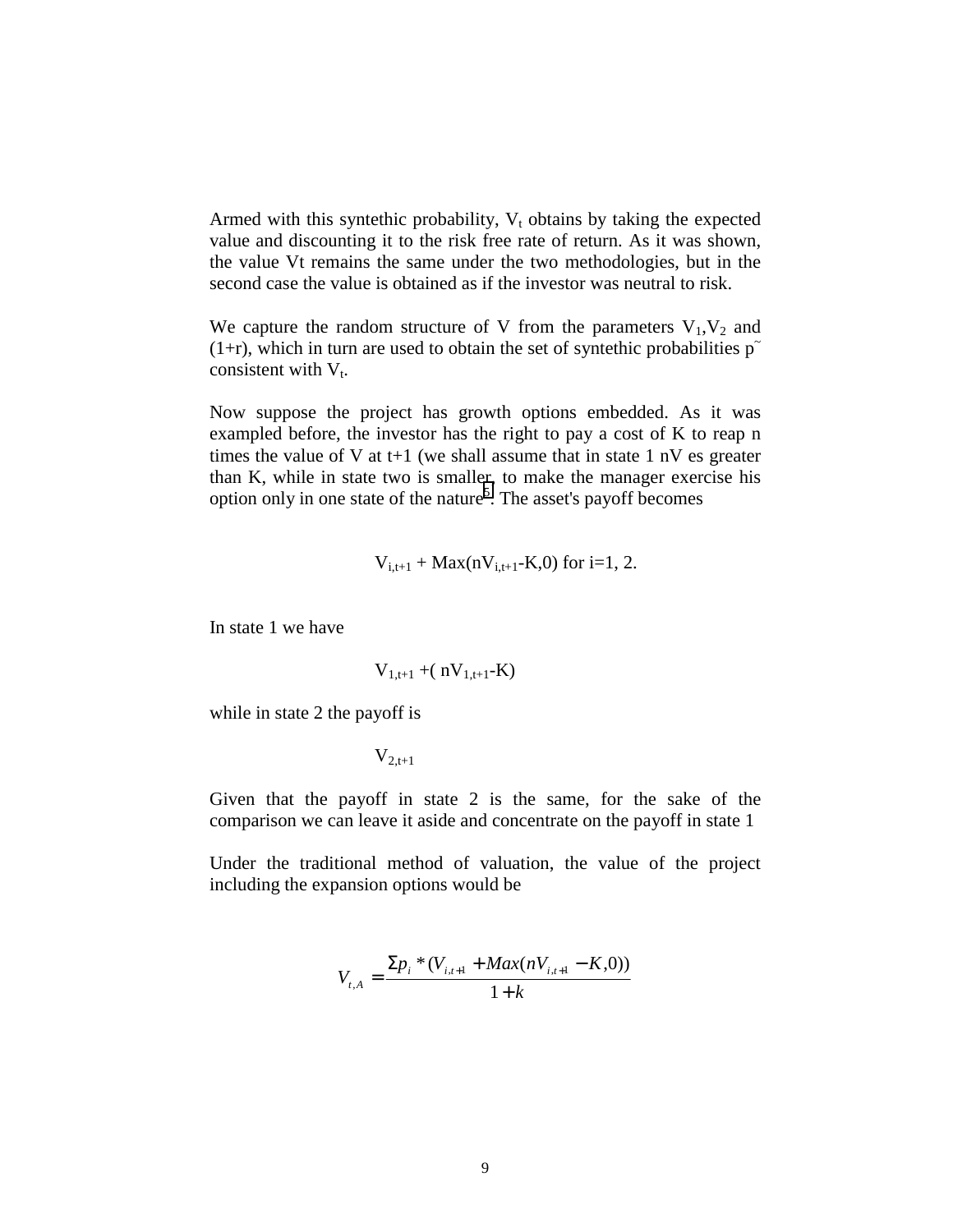alternatively

$$
V_{t,A} = [p * (V_{1,t+1} + nV_{i,t+1} - K) + (1-p) * V_{2,t+1}] \frac{1}{1+k}
$$

rearranging terms

$$
\frac{p}{1+k} * (V_{1,t+1} + nV_{i,t+1} - K) + \frac{(1-p)}{1+k} V_{2,t+1}
$$

and

$$
\frac{p}{1+k} * V_{1,t+1} + \frac{p}{1+k} * (nV_{i,t+1} - K) + \frac{(1-p)}{1+k} V_{2,t+1}
$$

making use of what we know about the value  $V_t$ , we notice that the structure of value is equal to the original value of the business plus the expansion option

$$
\frac{p}{1+k} * V_{1,t+1} + \frac{(1-p)}{1+k} V_{2,t+1} + \frac{p}{1+k} * (nV_{i,t+1} - K)
$$

$$
V_{t,A} + \frac{p}{1+k} * (nV_{i,t+1} - K)
$$

 <sup>5</sup>  $\frac{1}{5}$  Otherwise would not be an option given it is exercised anyway.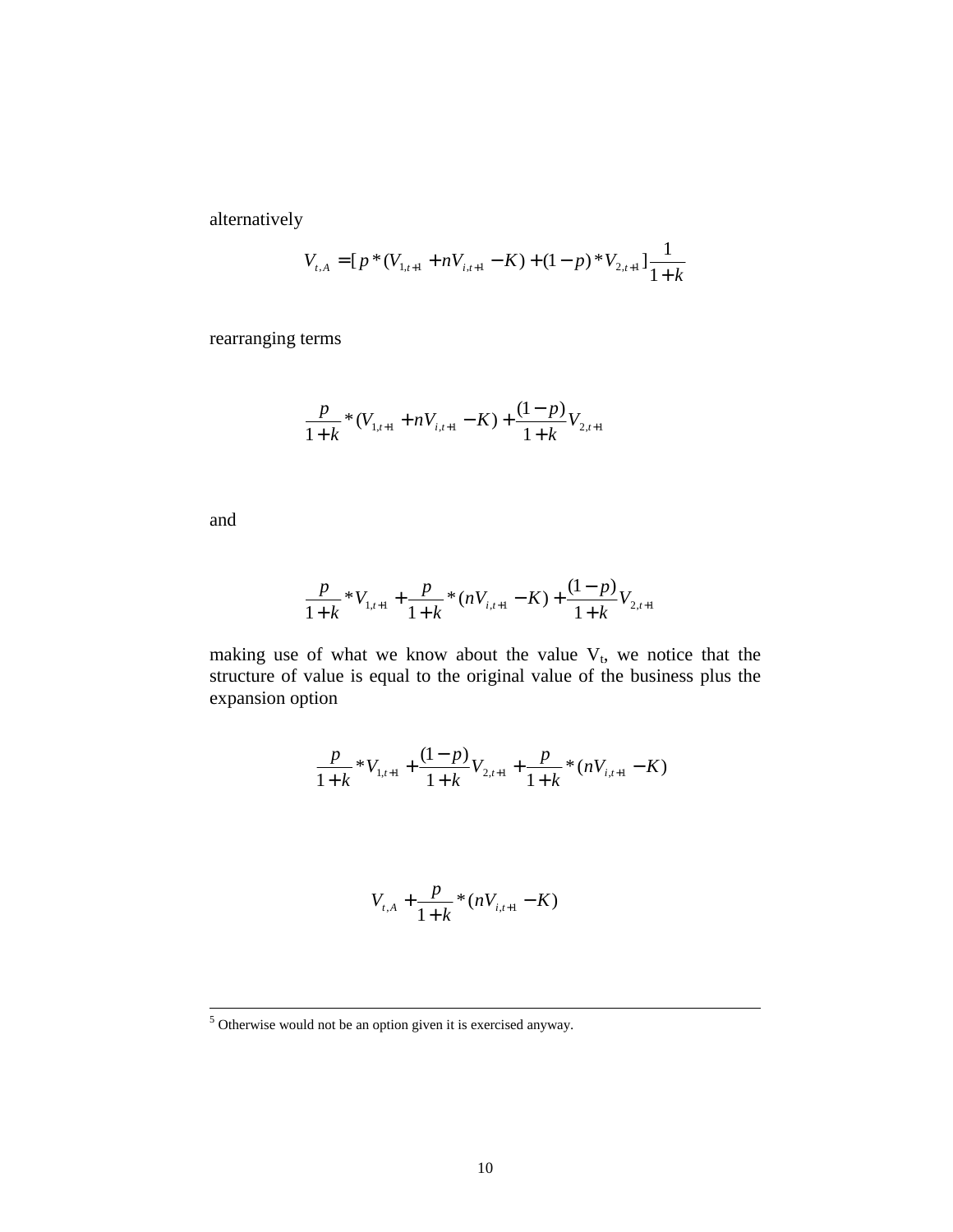On the other hand, by using the risk neutral or contingent claim valuation method derived previously, we would have

$$
V_{t,B} = \sum_{i=1}^{n} \sum_{i=1}^{n} (Vi_{t,t} + 1 + Max(nV_{i,t+1} - K)) \frac{1}{(1+r)}
$$

which for the case of two states of the nature is given by

$$
V_{t,B} = \left[ \tilde{p}^*(V_{1,t+1} + nV_{1,t+1} - K) + (1 - \tilde{p})^* V_{2,t+1} \right] \frac{1}{(1+r)}
$$

following the same procedure of rearrangements of terms we have

$$
V_{t,B} = \frac{\tilde{p}}{(1+r)} * V_{1,t+1} + \frac{\tilde{p}}{(1+r)} * (nV_{1,t+1} - K) + \frac{(1-\tilde{p})}{(1+r)} * V_{2,t+1}
$$

$$
V_{t,B} = \frac{\tilde{p}}{(1+r)} * (V_{1,t+1} + nV_{1,t+1} - K) + \frac{(1-\tilde{p})}{(1+r)} * V_{2,t+1}
$$

which according to our initial results can be written as

$$
V_{t,B} = \frac{\tilde{p}}{(1+r)} * V_{1,t+1} + \frac{(1-\tilde{p})}{(1+r)} * V_{2,t+1} + \frac{\tilde{p}}{(1+r)} * (nV_{1,t+1} - K)
$$

We observe that again the value of the business is equal to the original value plus the growth or expansion option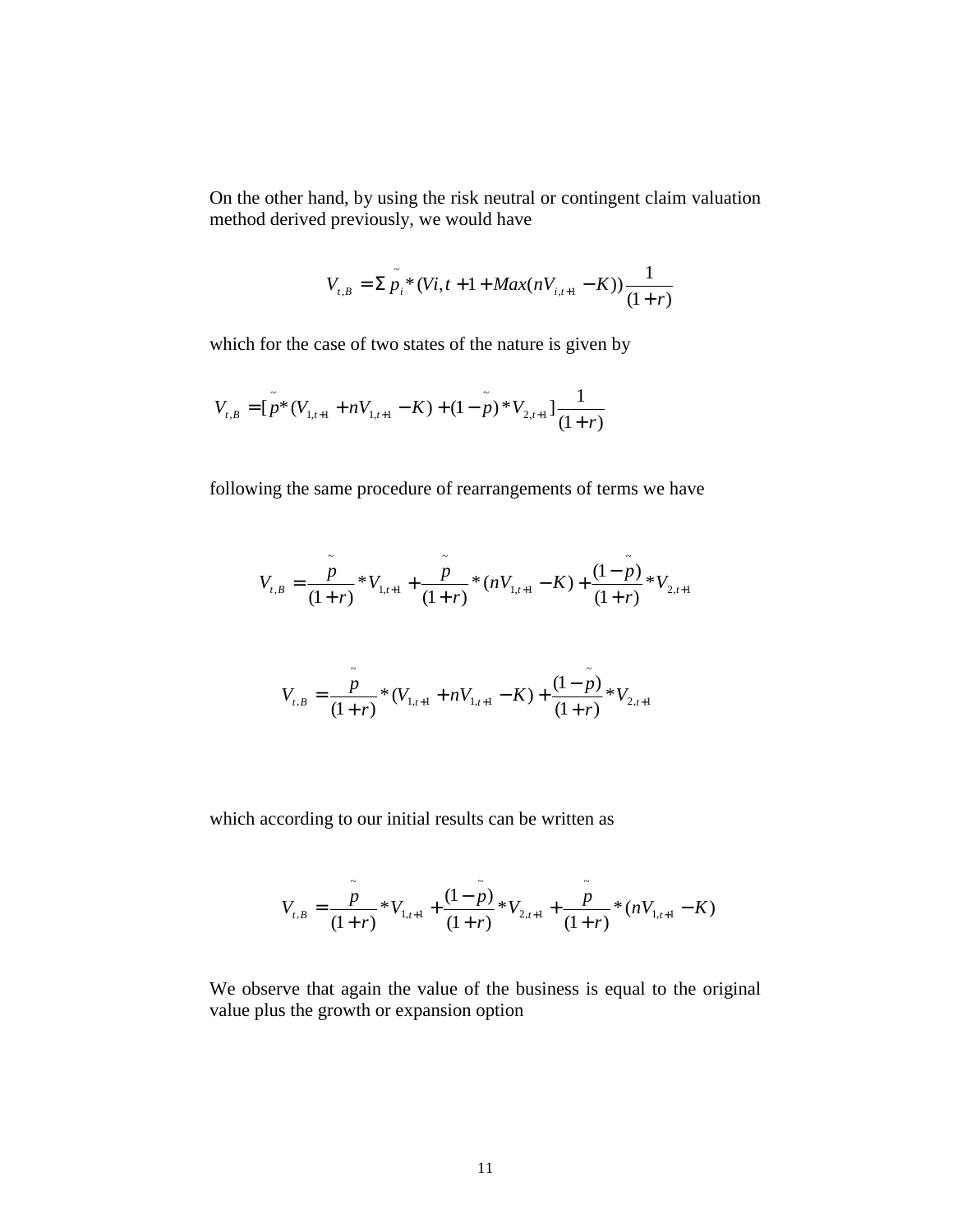$$
V_{t,B} = V_t + \frac{\tilde{p}}{(1+r)} * (nV_{1,t+1} - K)
$$

comparing values for business obtained by each method, and simplifying for those terms equal in both derivations, we are left with the following simplified formula for traditional or DCF valuation

$$
\frac{p}{(1+k)} * (nV_{1,t+1} - K)
$$

while the corresponding for risk neutral valuation is

$$
\frac{\overset{\sim}{p}}{(1+r)}*(nV_{1,t+1}-K)
$$

Given that the second factor of the multiplication is the same for both, we can drop it off for comparison purposes and concentrate on the first. If a univocal relationship is established between both, we are done.

To this purpose, we make use of the components of any risk adjusted discount rate coefficient (1+k). It is formed by the risk free factor  $(1+r)$ plus a risk premia  $(1+\theta)$ 

$$
(1+k)=(1+r)*(1+\theta)
$$

Now we are allowed to make the last simplification. The risk free coefficient is present in both terms, so it can be dropped, then the comparison becomes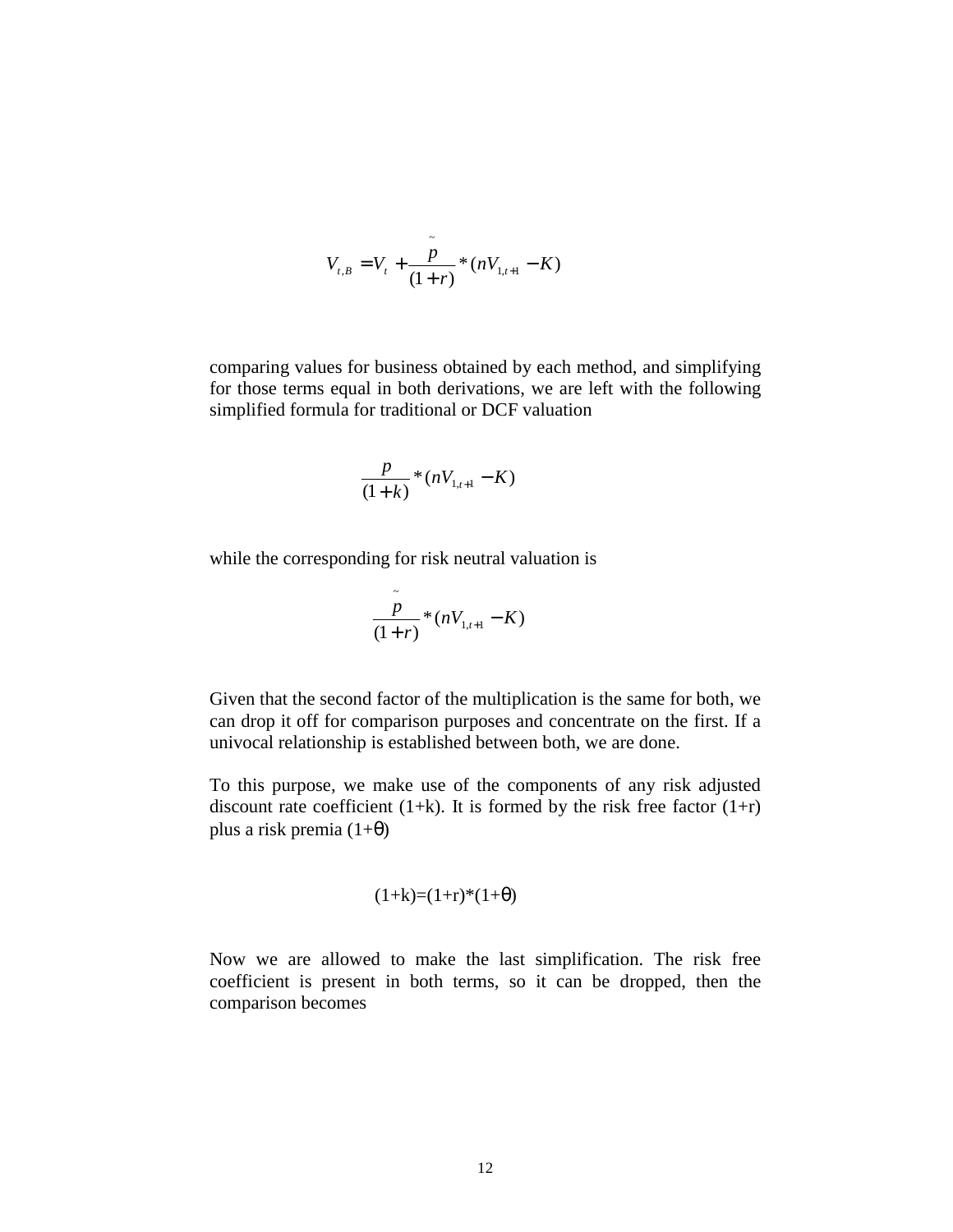$$
p/(1+\theta) \, vs \, p\tilde{\ }
$$

or rearranging

$$
p \ vs \ p^* * (1+\theta)
$$

If the first terms is greater, it would mean that valuation of growth options by traditional DCF method overestimates the true value of the expansion opportunity.

To prove this we use the basic axiom of the probabilistic theory, which says ''..the probability is a non negative number non greater than 1''. Given that there is nothing in our derivation that can violate the axiom (the syntethic probability distribution comes out from a redistribution of mass at each point), and assuming the risk premia  $\theta$  is positive (being a parameter we can take it for given), p<sup>o</sup> can never be greater than p (if it was the case, and provided that we do not specify a specific value for this probability, we can always choose a value for  $p^{\sim}$  to get a p greater than one, which in turn violates the axiom, so the relation must hold for every  $p$  and  $p^{\sim}$ .

Hence, the first term is always greater than the second, and the traditional method of valuation overestimates the true value of the growth option.

## **III.3 Extension of the analysis from two states to n states of the nature**

Having demonstrated the existence of overvaluation for the simple case of two states of the nature, we extend the framework to n states of the nature, where the random behaviour of the variable is assumed to follow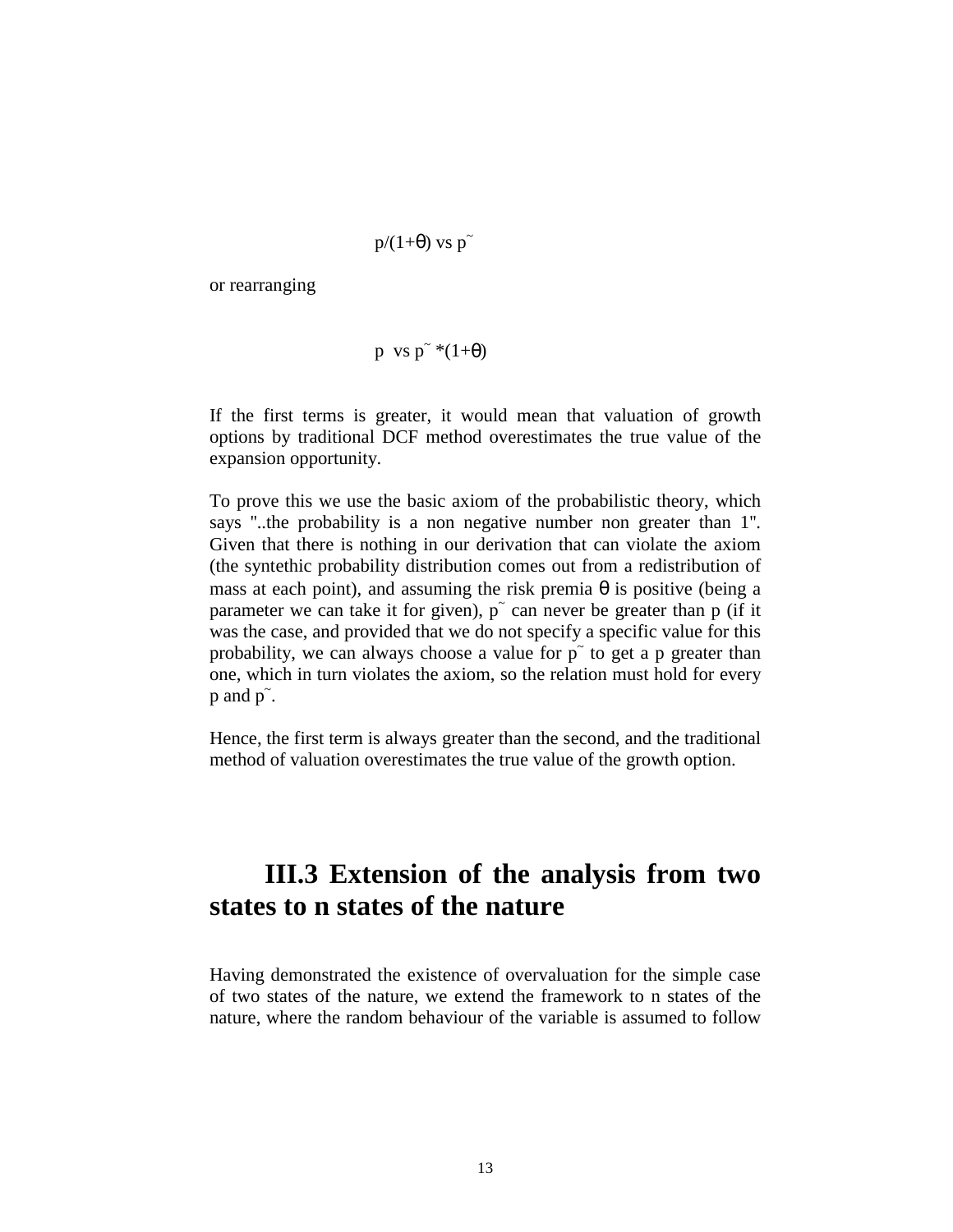a binomial distribution with probability of success (upward movement) p, and n states of the nature. The maximum value that V can reach will have a probability of  $p<sup>n</sup>$  associated, while the probability associated with the lowest value will be  $(1-p)^n$ 

For any value of V which requires j upward movements out of n possible, the probability associated will be

B(n;j;p)=Cj n \* pj \* (1-p)n-j

where B denotes the binomial distribution.

Under the risk neutral valuation, the set of values V can adopt does not change, only does the density associated to each value, so that the mean of the distribution is modified, adjusting it to the risk free return. As we saw, both methods give the same valuation for the underlying variable. The probability distribution thus obtained is much useful to value the options embedded in the project. We have to multiply each option payoff by its corresponding risk neutral probability, to obtain its expected, and then discount it to the risk free rate, obtaining the correct expected value. If we assume growth options are exercised when things go well, and we know that the true probabilities are greater for these states than their risk neutral counterpart, their complement for low value states will be smaller<sup>6</sup>, hence the inequality is reversed for low state values of the project. The demonstration is given by

take the upper bound, so that  $i = n$ , the true probability of this state or value would be

$$
B(n;j;p)=C_n^{n} * p^n * (1-p)^{n-n} = p^n
$$

while the risk neutral would be

 $\overline{a}$ 

 $6$  Otherwise they will not add up to one.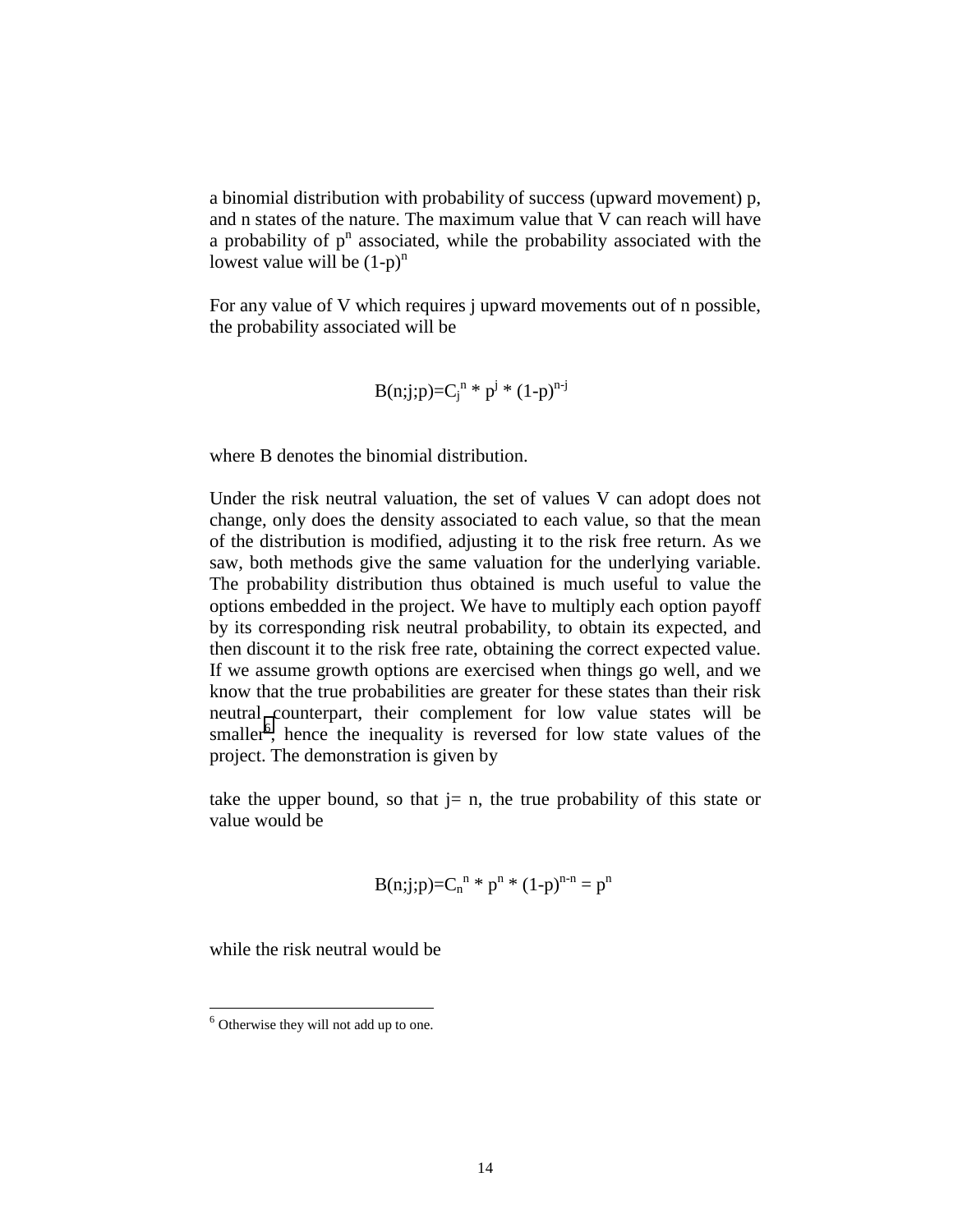$$
B(n;n;p^*)=C_n^{n} * p^{-n} * (1-p^*)^{n-n} = p^{-n}
$$

knowing that  $p^{\dagger}$  is smaller than p, any increasing monotonic transformation has to respect the inequality, so it can be said the following inequality holds

If 
$$
p \ge p^{\tilde{}}\,
$$
, then  $p^n \ge p^m$ 

Both probability distributions have to integrate to one, so the excess in the upper side has to be offset by a diminution on the value of probabilities for low values of the underlying variable, so the inequality si reversed for such values

$$
p \ge p^{\tilde{}} , \text{ then } (1-p)^n \le (1-p^{\tilde{}})^n
$$

When extending the framework to a continuous distribution, where the binomial approximates the normal distribution as  $n \rightarrow \infty$ , a graph can be of much help

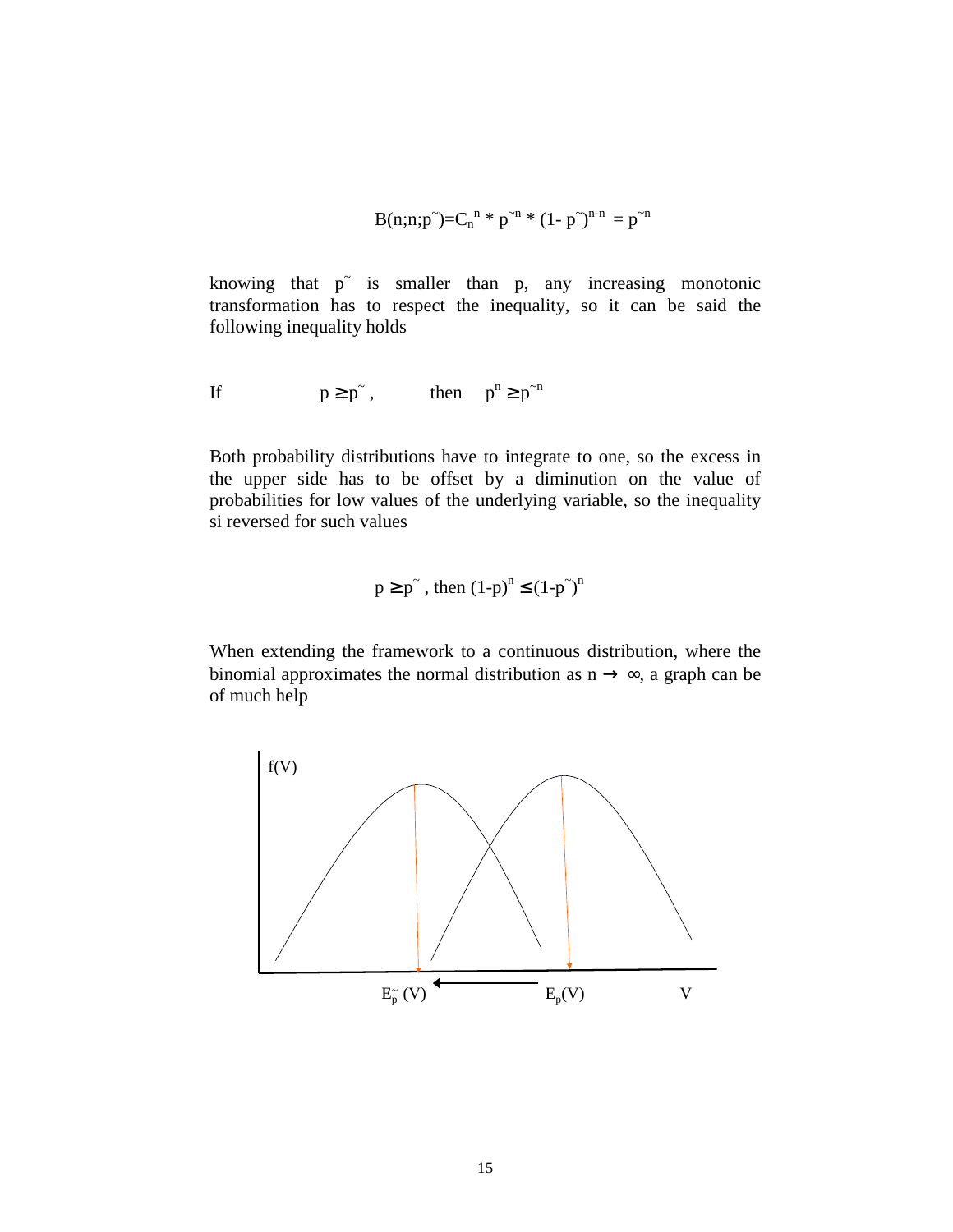It can be observed there is a redistribution of mass in the probability distribution to change and reduce the first moment of the random variable (move the risk adjusted rate of return to the risk free, which is lower by assumed risk aversion). It is clearly seen that for high values of V the mass associated is lower under the risk neutral distribution, hence if the real distribution is used to value option it would be overvaluing its true value. This intuition confirms our previous derivations. In the same tense, for low value of V the mass associated is lower, but this change does not affect the value of the option, which has positive value only for high realizations of V (otherwise is zero, never negative).

## **IV Results**

Due to this, though the valuation for the underlying asset is the same under both mechanisms, when it comes to evaluate growth options (horizontal, vertical or within the same market) embedded in the project, the traditional DCF overvalues the true option value. Although the discounting rate is smaller, and hence the discount coefficient is greater, which leads to increase the value of the option calculated by risk neutral valuation, this effect is not sufficient to offset the decrease in expected value due to the application of the new probability distribution.

*If a project with embedded growth options is evaluated using traditional DCF, and possible values of V used to calculate the expected value of the project include the results of options already exercised, the result will be an overvaluation of the true value of the project.*

Consider for instance a start up project. If for valuation purposes (to obtain values for different scenarios) the value of the company at one scenario is assumed to be in its mature stage (where the value at this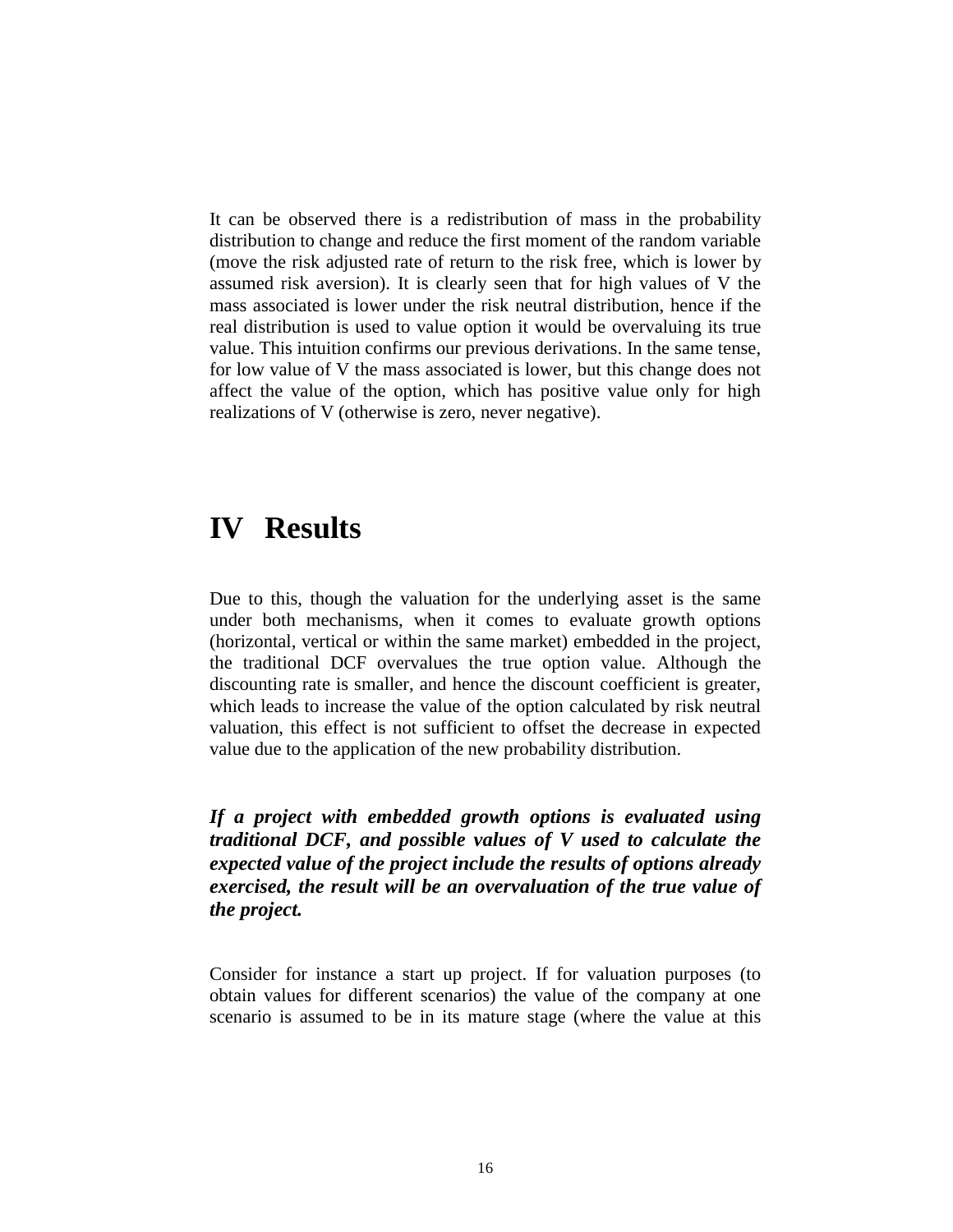stage includes exercised growth options), then there would be a tendency to overstate the true value of the start up. The degree of overvaluation will depend upon the values adopted by the following parameters: r (risk free rate), k (risk adjusted rate), p (probability of high values for the project),  $V_u$  (the value of the project in a good state) and  $V_d$  (the value of the project if things do not go too well).

# **V Comparative Statics**

A simulation model can provide more insights. Assume the two possible values the company can take are 135 in one scenario (with probability 43%) and 95 in the other (with probability 57%). The risk adjusted discount rate is assumed to be 10%. Under the traditional DCF methodology, the value of the project would be 100. Now assume that at the following period the company is able to expand further by paying a cost of 200 to obtain an expected value of two times the value of the company at t+1. This growth opportunity will be exercised only if the market proves to be good for the company (scenario 1). Then the following results are obtained

For the purposes of comparative static we change one parameter at moment, keeping the others constant.

In the following table , we can observe the results of our changes in the values of the paramaters, First we change the upper value of V, then the lower value of V, we continue by changing the risk free rate and the risk adjusted rate of return, and finally we change the value of the true probability p.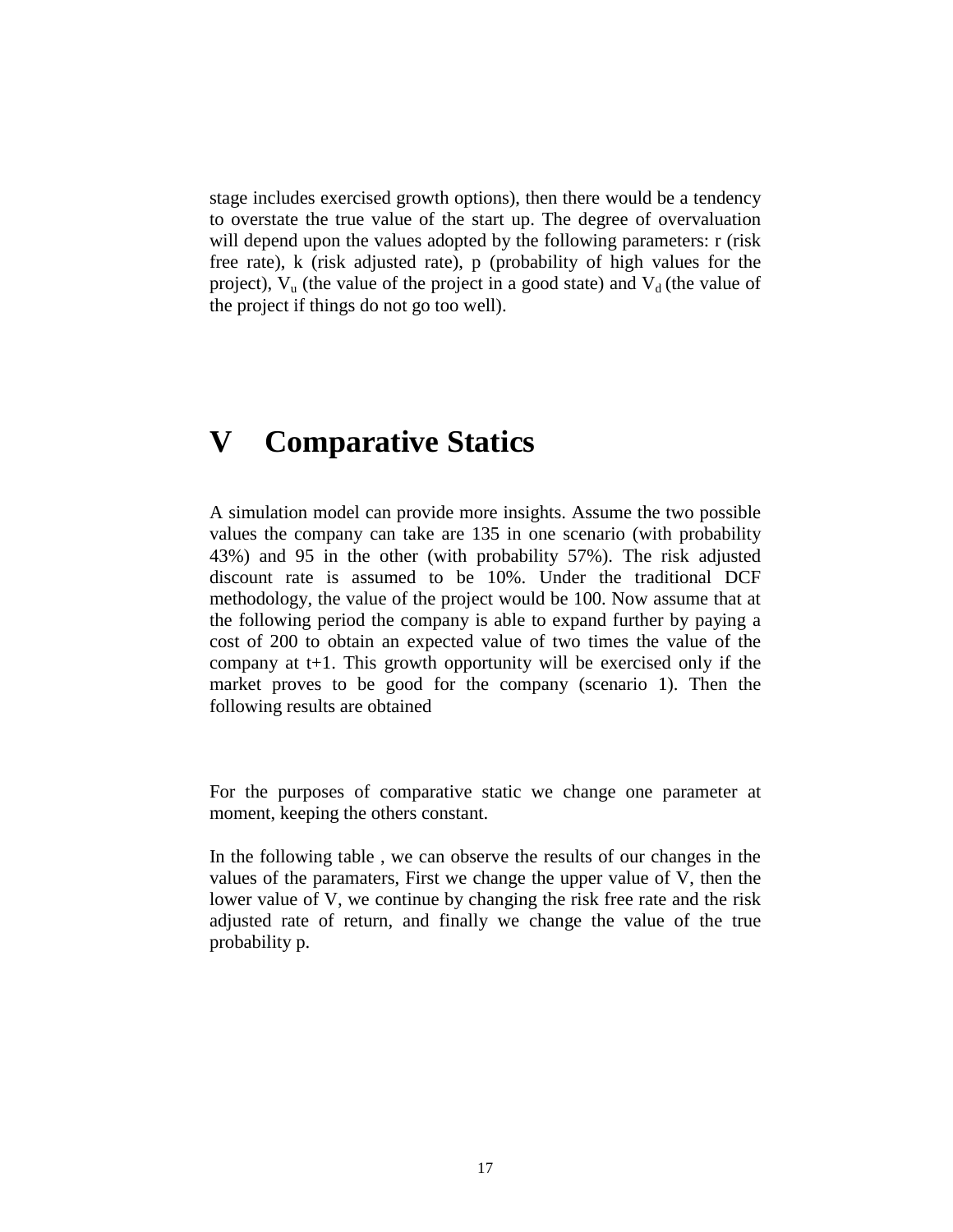| Initial value of parameters |                   |     |
|-----------------------------|-------------------|-----|
|                             | Vu                | 130 |
|                             | Vd                | 95  |
|                             | r                 | 5%  |
|                             | k                 | 10% |
|                             | р                 | 43% |
| <b>Expansion's Pay off</b>  | $2 * V_i$         |     |
| <b>Investment cost</b>      | κ                 | 200 |
| Net payoff                  | Max (2 * V, K, 0) | 260 |

|                                                     | <b>Initial Values</b> | Increase<br>Vu to 140 | Decrease<br>Vd to 85 | Increase<br>risk free rate | Increase<br>risk adjusted | Increase<br>probability |
|-----------------------------------------------------|-----------------------|-----------------------|----------------------|----------------------------|---------------------------|-------------------------|
|                                                     |                       |                       |                      | r to $7%$                  | rate k to 12%             | p to 50%                |
| Present value of the asset                          | 100                   | 103.9                 | 94.8                 | 100                        | 98.2                      | 102.3                   |
| Risk neutral probability p                          | 29%                   | 31%                   | 32%                  | 34%                        | 23%                       | 35%                     |
| Growth option value under<br>traditional DCF        | 23.4                  | 31.2                  | 23.4                 | 23.4                       | 23.0                      | 27.3                    |
| Growth option value under<br>risk neutral valuation | 16.3                  | 23.9                  | 18.5                 | 19.2                       | 13.3                      | 20.2                    |
| Extent of overvaluation                             | 44%                   | 31%                   | 27%                  | 22%                        | 73%                       | 35%                     |

- an increase on the upper posible value  $V<sub>u</sub>$  reduces the excess of overvaluation
- a decrease on the lower possible value  $V_d$  reduces the extent of overvaluation
- an increase on the risk free rate r reduces the excess of overvaluation
- an increase on the risk adjusted discount rate k increases the excess of overvaluation
- finally, an increase on the real probability p of upward movements reduces the degree of overvaluation

Now we shall explain the intuition underlying these effects but first a note on how risk neutral probabilities are obtained is useful to include.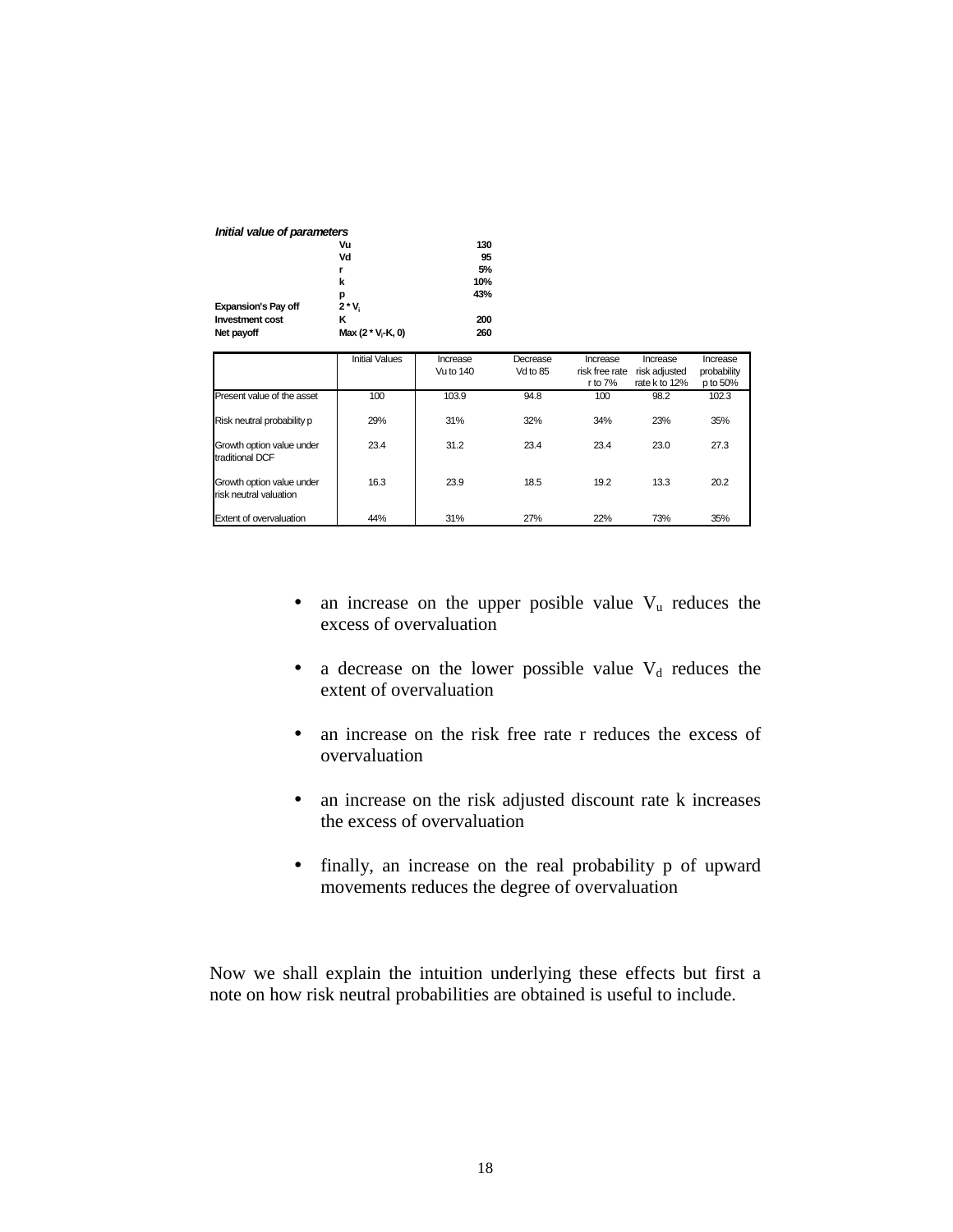The probability  $p<sup>o</sup>$  comes from

$$
\tilde{p} = \frac{V*(1+r) - V_2}{V_1 - V_2}
$$

where V is

$$
V = (p * V_u + (1-p) * V_d) * \frac{1}{1+k}
$$

This can be better appreciated with the help of the following graph



An increase on the upper value  $V<sub>u</sub>$  increases the expected value of the underlying asset. Given the methodology of calculation of the risk neutral probability p<sup>\*</sup>, we would expect the probability to diminish, however, this effect is more than neutralized by the move in the expected value of the asset (used together with the risk free rate of return to determine the risk neutral probabilities), which moves the division line between probabilities to the right. This effect overcomes the other, hence Increasing p<sup>~</sup>. This situation drives the risk neutral probability closer to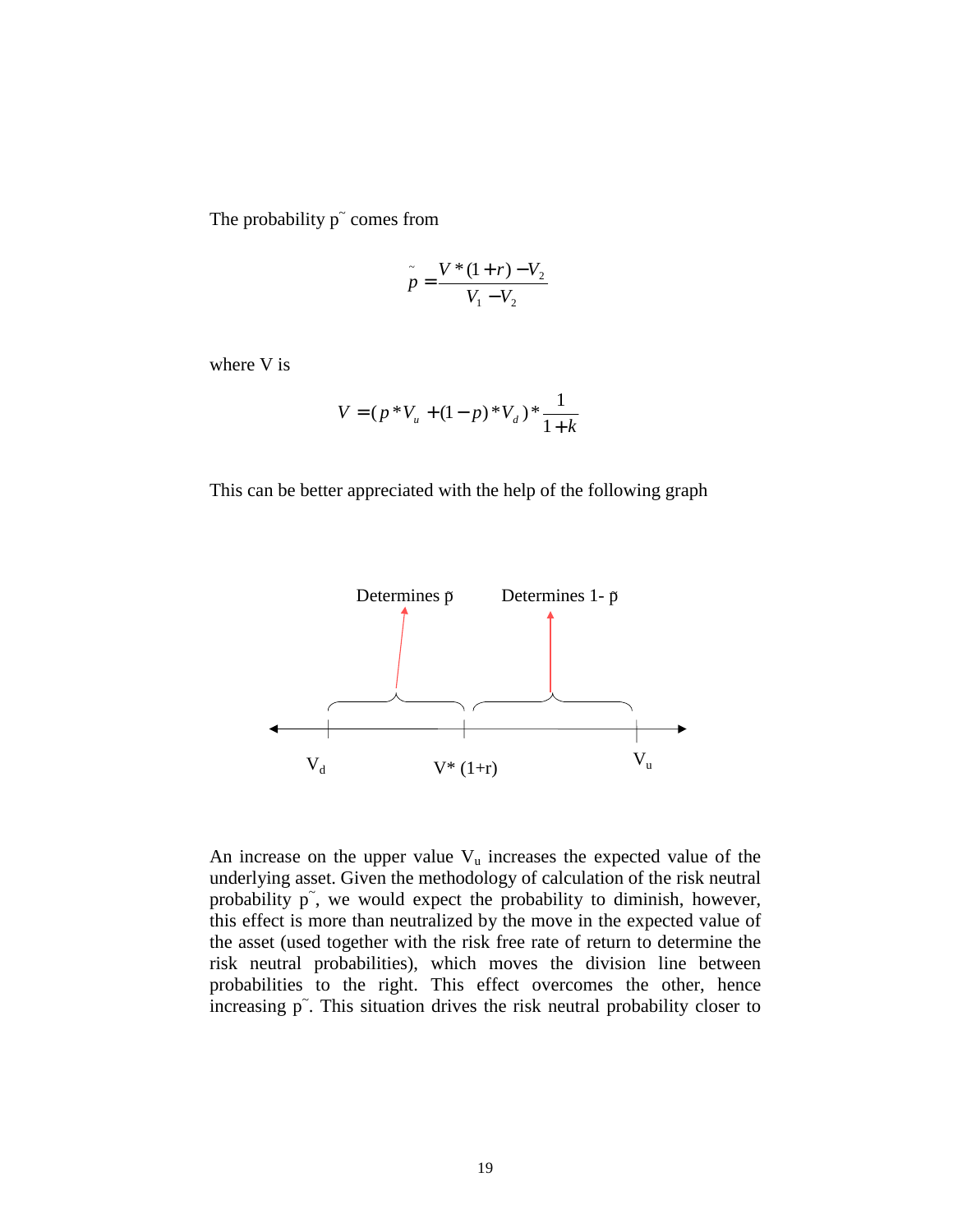its real counterpart (which is assumed to be constant here), reducing the extent of overvaluation.

The decrease on  $V_d$  leads to the same effect. The changes on this extreme value are exactly the opposite as those described previously (the upper value going up is equivalent to the lower going down). In both cases the expected value of the underlying asset is affected, though in a contrarian sense, impacting on the divisory line between risk neutral probabilities. An increase on  $V_u$  or a decrease on  $V_d$  broadens the range between the extreme values, affecting in an opposite way the expected value of the underlying asset but affecting in the same way the risk neutral probability, bringing it closer to the real counterpart, therefore reducing the degree of overvaluation.

Both an upward movement on the risk free rate r, or a reduction on the risk adjusted rate k, can be synthezised in a change on the risk premia of the asset (the risk adjusted rate can be decomposed into two components, the risk free component and the risk premia).

#### **Risk adjusted rate (k) = Risk free rate (r) + risk premia**

An increase on r (keeping k constant) as well as a decrease on k (given r), can be assimilated to a decrease on the equilibrium risk premia. However, the effects on the dependent values are not the exactly the  $same<sup>7</sup>$ .

An increase on r does not change the expected value of the asset, but affects the line dividing the risk neutral probabilities. Given how this probability p<sup>o</sup> is calculated, the division line is moved to the right, increasing it. This drives the risk neutral probability closer to the real probability, reducing therefore the extent of overvaluation.

The effect of an increase on k affects the expected value of the underlying asset moving the division line to the left, thereby reducing the

 $\overline{a}$ 

 $<sup>7</sup>$  In fact the effects are the opposite.</sup>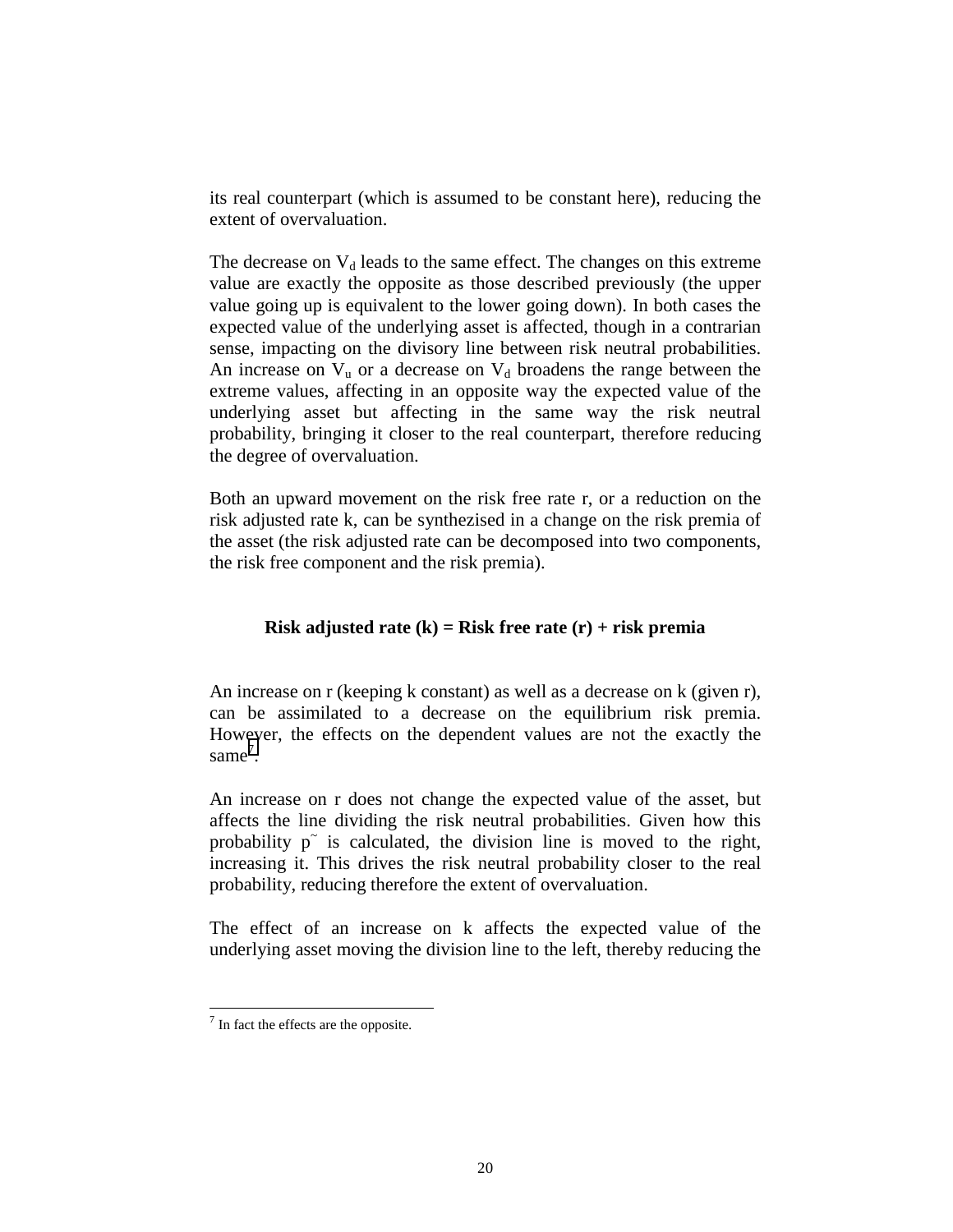risk neutral probability  $p<sup>+</sup>$  and broadening the gap between the synthetic and the real probability.

Finally, an increase on p increases the expected value of the underlying asset. This moves the division line to the right, therefore increasing  $p<sup>o</sup>$ and reducing the degree of overvaluation.

It comes out from these explanations that the analysis mainly passes through the study of the movements of the division line that makes up the values of the risk neutral probabilities  $p^{\sim}$  y 1-p<sup> $\sim$ </sup>. It is not much complicated from a visual inspection to find out the results as a consequence of movements on the value of the parameters

### **VI Methodology**

To the purpose of solving the problem of overvaluation detected and exposed previously, the following methodology is proposed to correctly evaluate the growth opportunities

- separate the outcomes of contingent decisiones from the current value of the company.
- analize the random structure of events the company faces.
- define a variation range for the possible values of the business, without including results of options.
- calculate the present value using the DCF method, to determine the value of the underlying asset, and with this in hand, determine the risk neutral probability distribution.
- use these probabilities to value the options, discounting the expected value to the risk free rate.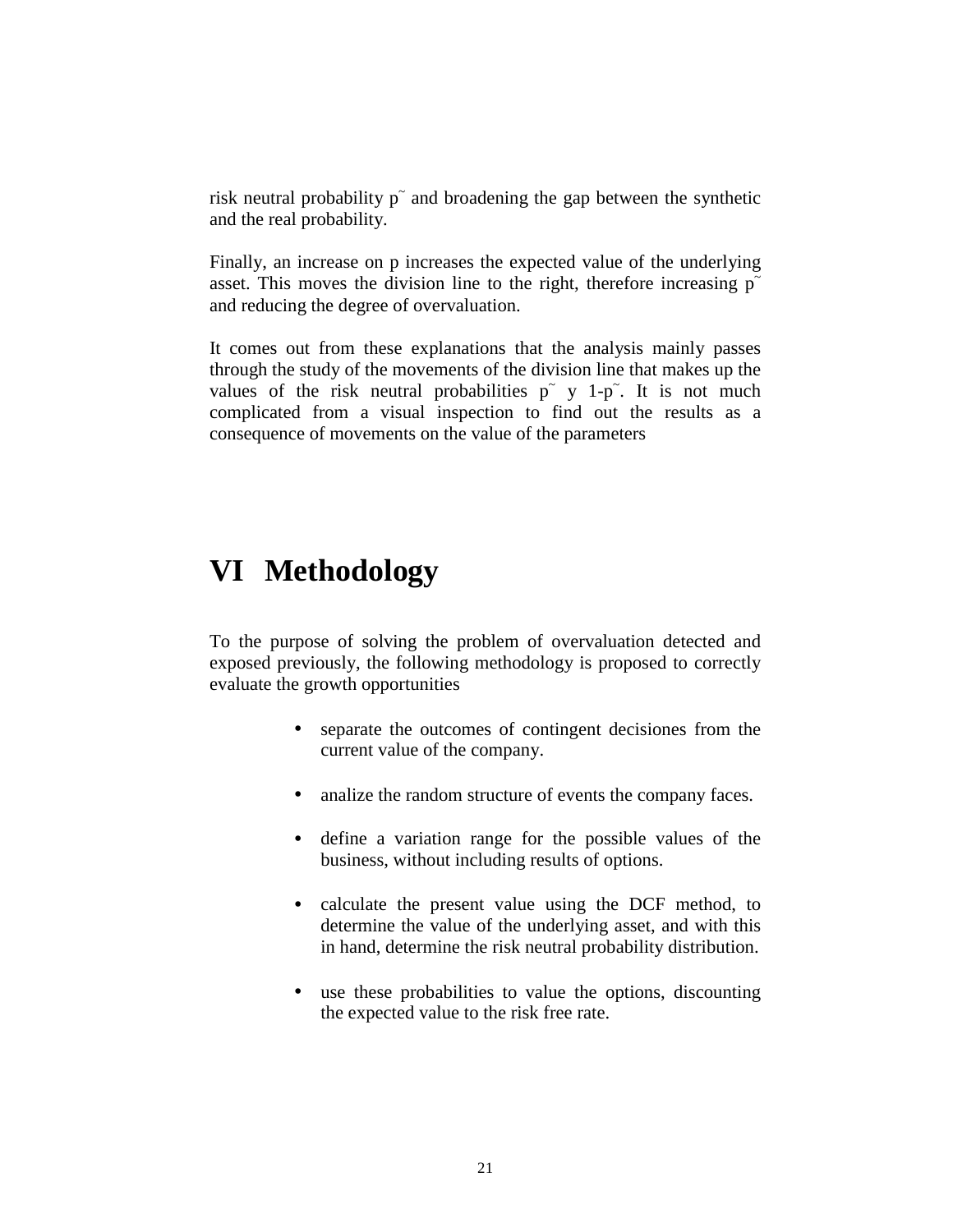• finally, add the value thus determined to the value of the company.

We know it is not easy task, and that we have worked with a simplified model. However, the fact of thinking about contingent situations and possible outcomes represents a great advance to the company and manager's strategic thinking.

# **VII Applications and conclusions**

Even though we know the results obtained must have been subject of extense research in the literature of financial options, now growing literature on real options is taking advance of the results previously obtained. It starts to be thought that options are everywhere within the company, and given that flexibility has value, this is the appropriate method to capture it. Throughout this paper it has been demonstrated that embedded growth options valued through traditional DCF have an overvaluation problem.

The intention of this paper was to show that valuation of projects and business with growth opportunities must take into account the overvaluation effect they are exposed to. The present value of a business is composed of two elements: the present value of assets in place and the growth opportunities.

#### **Full Value = Value of assets in place + Value of growth options<sup>8</sup>**

The weight of each component will be affected by the industry and the firm's own characteristics. To the extent that the company is into a

 $\overline{a}$ 

 $8$  Myers S. 1977, "Determinants of Corporate Borrowing ". Journal of Financial Economics 5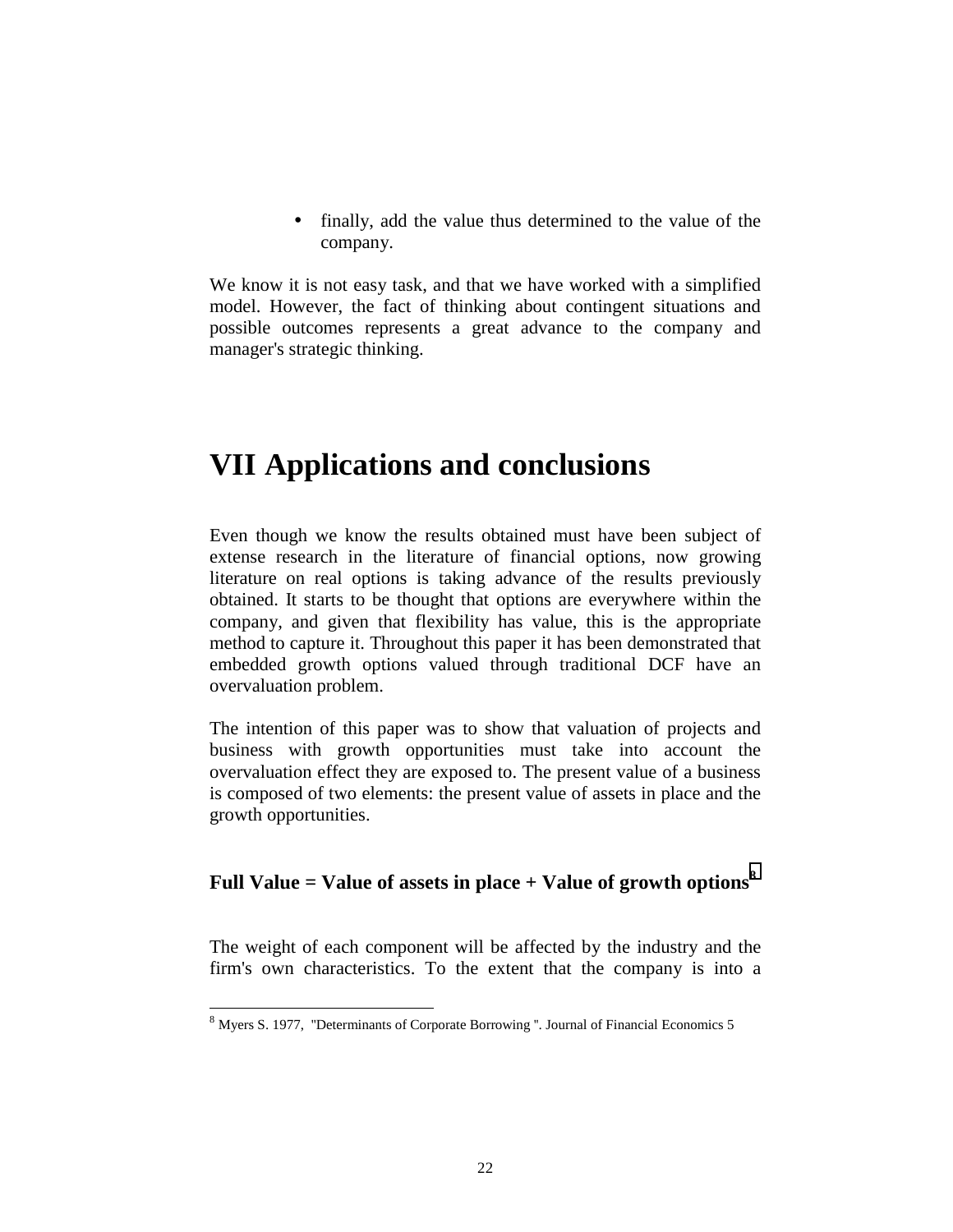mature industry, and the possibility of growing has been fully exploited and reflected in the current value of the company's assets, the growth component will tend to be relatively not significant with respect to the full value. On the other hand, for companies and industries in expansion or newly created industries, the most of the value will be captured by growth options, weighting more significantly towards the full value. This contingent growth will have associated a high volatility, due primarily to the uncertainty surrounding the market, the product or service, competitors and substitutes. Being more significant the option component for this kind of industries, the use of the traditional DCF model for valuation purposes will offer more problems, prompting overvaluation.

The most significative and illustrative example can be captured by the impact a tool like Internet has on growth opportunities for companies and industries. This development affects industries in not a symmetric fashion and to different extents. For those companies that are affected the most (needless to say that ecommerce companies are in this set), Internet creates a complete new world of opportunities, and also creates risk of overvaluing business due to the problems described, under the assumption that investors use the DCF model as a valuation tool. Options must be valued as their nature claims.

However, it was said throughout this paper that both methods are complements rather than substitutes. Risk neutral probabilities cannot be obtained without figuring out the current value of the underlying asset, for which DFC is appropiate. So they work together towards the same goal. Though each method has to be applied for the right situation to a proper analysis of the allocation of resources.

Our results are derived based upon a set of assumptions, so results are conditioned and the model developed is not much complicated. However, these assumptions are not far more restrictive than those involved in the derivations of models like the Capital Asset Pricing Model or the Black Scholes formula. Nevertheless, this fact should not stop us from relaxing assumptions and searching for results. This is a fantastic topic for future research.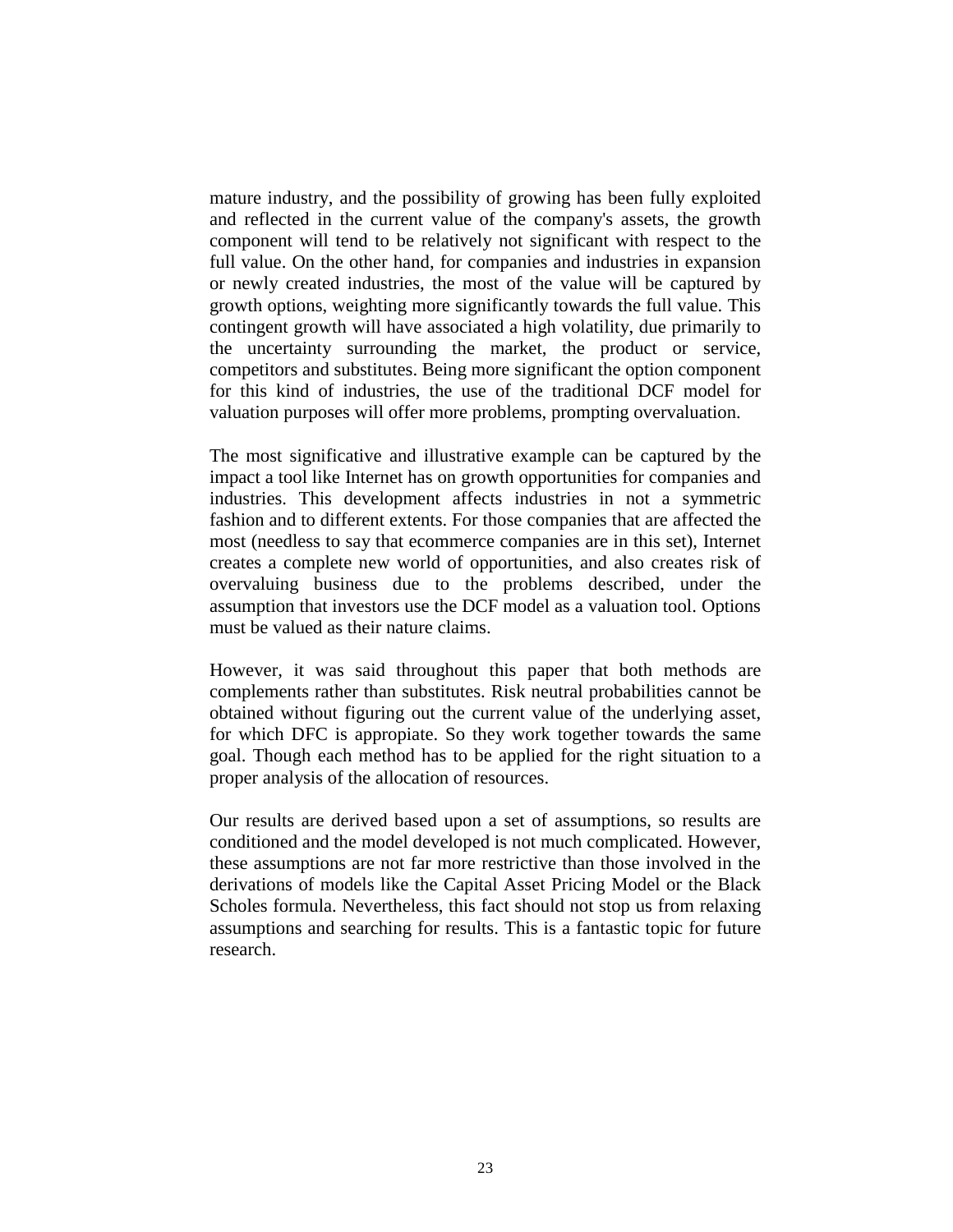#### **References**

Black F., and Scholes M. 1973, ''The Pricing of Options and Corporate Liabilities ''. *Journal of Political Economy 81* (May-June): 637-659.

Brealey R. and Myers S., *Principles of Corporate Finance*, Mc Graw Hill. Fourth Ed.

Constantinides G. 1978, ''Market Risk Adjustment in Project Evaluation''*. Journal of Finance* 33, no. 2: 603-616

Cox J., Ross, S., and Rubinstein M.1979, ''Option pricing: A simplified approach ''. *Journal of Financial Economics* 7, no. 3:229-263

Dixit A. and Pindyck R. S., *Investment under Uncertainty*, Princeton University Press, Princeton, N.J., 1994.

Hull J., Options, *Futures and other Derivative Securities*, Prentice Hall. Second Ed.

Kasanen E.1993, ''Creating Value by Spawning Investment Opportunities''. *Financial Management* 22, no.3:251-258

Kester W. C.1984, ''Today's Options for Tomorrow Growth ''. *Harvard Business Review* 62, no. 2:153-160

Kester W. C.1993, ''Turning Growth Options into Real Assets ''.In *Capital Budgeting under Uncertainty*, ed. R. Aggarwal. Prentice Hall

Kulatilaka N. 1995a, ''The Value of Flexibility: A Model of Real Options''. In *Real Options in Capital Investment*. Ed. L. Trigeorgis. Praeger.

Kulatilaka N. and Marcus A.1992, ''Project valuation under Uncertainty: when does DCF fail? ''. *Journal of Applied Corporate Finance* 5, no. 3: 92-100